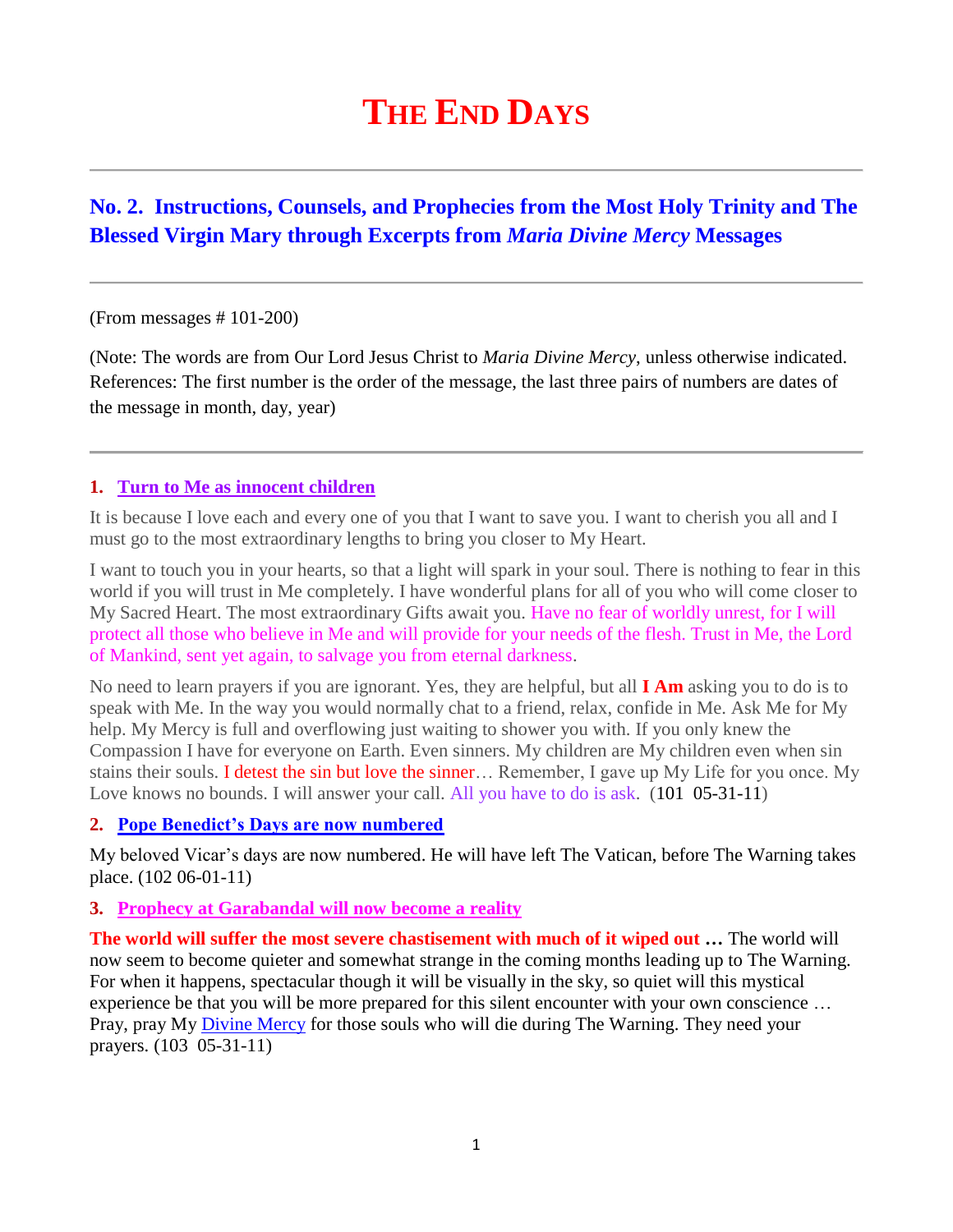#### **4. [Satan recruits young people through pop culture](http://www.thewarningsecondcoming.com/satan-recruits-young-people-through-pop-culture/)**

**Satan likes to recruit young souls**. So he uses modern means to target these precious little lambs of mine. They, My little children, will unwittingly emulate their disgusting behavior which will be fueled even further by peer pressure … I warn now all those in the music, movie and the arts industry. If you continue to contaminate My children you will be punished severely. You, My misguided children, are **puppets in Satan's armory.** He uses you by first seducing you **through the allure of wealth, fame and opulence**. Then he invades your soul. After that he will drag you into the depths of depravity where his **demons will enter your body** so they can act out their own horrible lusts and sexually depraved acts… Even when you are in sin **there is still the light of God** present in you. Many sinners, and Atheists do not realize this. They continue on their downward spiral of sin moving closer to Hell. Yet it is only because of the light from God that keeps them sane. Without the light of God this earth would be in darkness. This darkness, once experienced, will terrorize you … **Without God's light there is total darkness of soul. (**104 06-04-11**)**

## **5. Every day millions float swiftly towards the gates of Hell**

Every day **millions of souls, at the moment of death, float swiftly towards the gates of Hell.** Powerful people, leaders, rich, poor, singers, actors, terrorists, murderers, rapists and those who have had abortions. The one common denominator all of them share is this. **None of them believed that Hell exists. (**104 06-04-11**)**

## **6. [Two comets will collide, My cross will appear in a red sky](http://www.thewarningsecondcoming.com/two-comets-will-collide-my-cross-will-appear-in-a-red-sky/)**

This great event will shock everyone. They will see great signs in the skies before The Warning takes place. Stars will clash with such impact that man will confuse **the spectacle they see in the sky as being catastrophic**. As these comets infuse a great red sky will result and the sign of my cross will be seen all over the world by everyone. Many will be frightened. But I say rejoice for you will see, for the first time in your lives, a truly Divine Sign that represents **great news for sinners everywhere. (**105 06-05-11**)**

Followers of mine everywhere, I call on you to show great courage by telling My children that they must not fear when they witness this divine spectacular display of My Great Mercy for mankind. Bring them back into My fold by preparing them. If they will not listen, pray for them. (115 06-14-11 )

# **7. You will be shown what it is like to die in mortal sin**

The Warning will be a purifying experience for all of you. It may be **unpleasant in part** especially for those in grave sin. Because for the first time ever you will be shown what it feels like when the light of God disappears from your life. Your souls will feel the abandonment felt by those who die in mortal sin. These **poor souls who left it too late** to ask God to forgive them their sins. Remember it is important that I allow all of you to feel this emptiness of soul. For only then will you finally understand that without the light of God in your souls you cease to feel. Your soul and body would be just empty vessels. Even sinners feel the light of God because He is present in every one of His children on earth. But when you die in mortal sin, this light no longer exists.

Prepare now for this great event. Save your souls while you can. For it will only be when the light of God leaves you that you will finally realize the empty, barren and darkness that Satan offers which is full of anguish and terror. (105 06-05-11)

#### **8. [The keys of Rome now being handed back to God, the Almighty Father](http://www.thewarningsecondcoming.com/the-keys-of-rome-now-being-handed-back-to-god-the-almighty-father/)**

Pray for My beloved Pope Benedict. He is surrounded by very powerful enemies of God. Gluttons for power and control of My Church. Prayer can help delay his imminent departure when he will be forced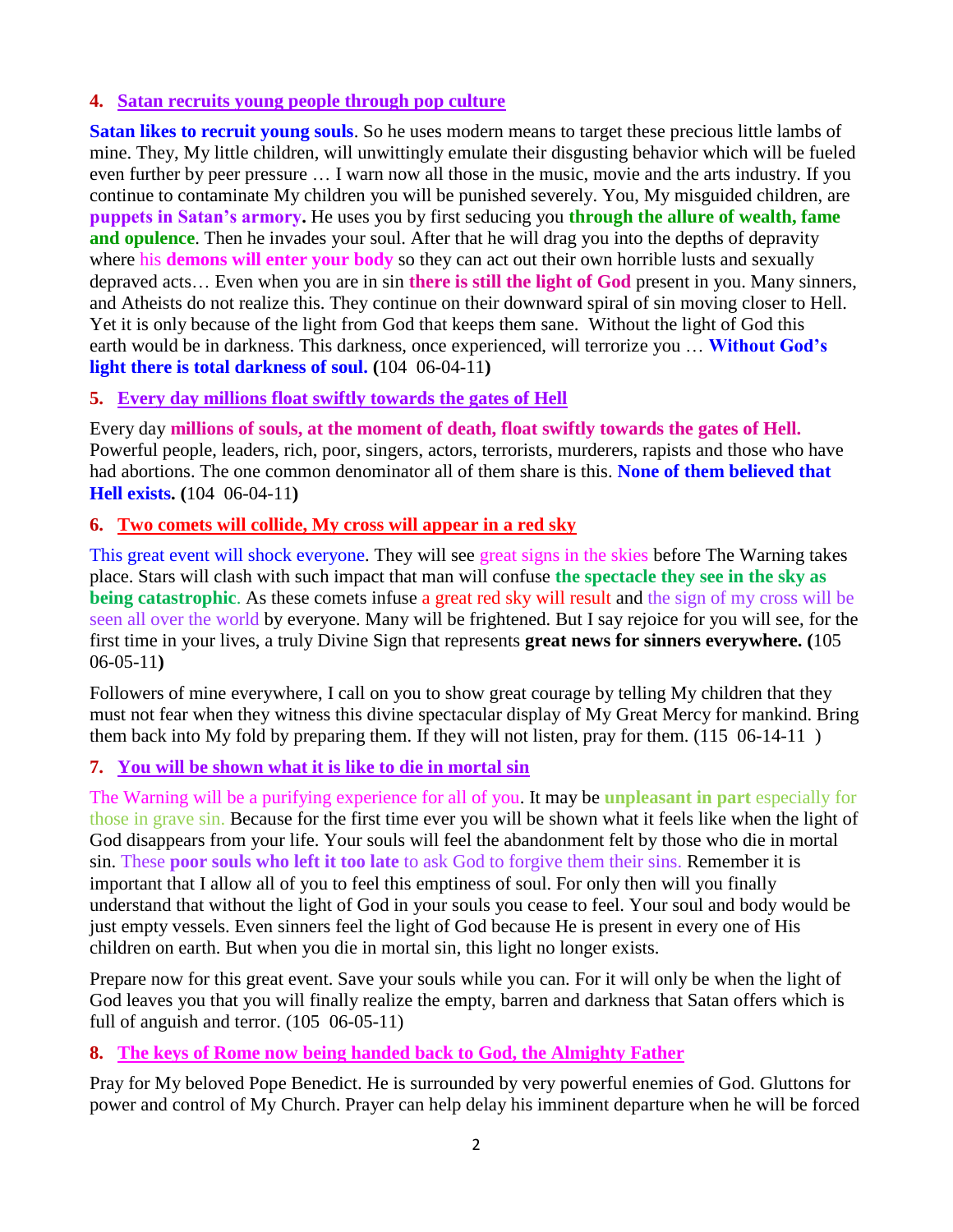to leave The Vatican as foretold. Pray, pray, pray for this period in time for it will be the darkest ever to befall my sacred servants, Bishops, Cardinals and all true followers of Mine. The keys of Rome will now be handed back to God, the Almighty Father. (106 06-06-11)

# **9. [Message to priests, bishops and cardinals about False Prophet](http://www.thewarningsecondcoming.com/message-to-priests-bishops-and-cardinals-about-false-prophet/)**

My Holy Vicar **Pope Benedict needs your prayers**. Pray for him daily for he needs protection on every level to take him through the torment that lies ahead. It is important that My followers keep alert to a**ny new Pope that may come forward for he will not be from God**. Please urge all My sacred servants to prepare for the terrible challenges, the most daunting they will ever have to face in their ministry. It will take great courage to stand up to the truth of My teachings. So many of My sacred servants are blind to the promises I made when I said I would come again. (108 06-07-11)

## **10. My future army to help defeat Satan**

My love for you, children, is all encompassing and never waivers in its intensity. My cross is heavy but when you take it up with love in your hearts your load will be light. You, My beloved followers, sacred servants and lay people, are My future army to help defeat Satan. Pray now for the strength to deal with the challenges to your faith. Lead by example and the gift I am bestowing on each of you who pledges his or her allegiance to Me will create instant conversion when you speak My most Holy Word. Remember I am with you all the time now. Many of you who have been close to Me for some time will now experience a stronger sense of the Holy Spirit and the power of discernment which will astonish you. Accept this as one of the greatest gifts being given to man today. I have not bestowed a multitude of such graces since My apostles were given the precious gifts through The Holy Spirit. (109 06-08-11)

## **11. Satan cannot win for this is impossible**

Always understand this important fact. He, The Deceiver, cannot and will not win for this is impossible. Therefore, you must always accept that My light and that of My Eternal Father will never diminish. For it is not the light that will extinguish. But it is the dark that will attract those poor souls who will be drawn towards it. Those poor misguided children are in My heart and mean just as much to Me as you do. You, My children, as in any family must look after your wayward brothers and sisters. No matter how grave their sins never judge them. Bring them back to Me. Talk to them. Pray My [Divine Mercy](http://www.thewarningsecondcoming.com/divine-mercy-chaplet/) for them so they can be saved from the clutches of The Evil One at the time of death. (109 06-08-11)

# **12. [My Spiritual Guidance will block Satan's Acts of Destruction](http://www.thewarningsecondcoming.com/my-spiritual-guidance-will-block-satans-acts-of-destruction/)**

**The Book of Revelation was given to all My children to help them understand the turmoil** which will be caused towards the end times by the spread of lies created by Satan and his demons. Unless you understand the truth contained in the Book of Revelation then how can you possibly understand the messages I am bring to you today?

I communicate to you now not just to prepare you for all this great act of My Mercy but to guide you through the maze of destruction planned by the Evil group whose King is the Evil One. My spiritual influence will **block Satan's acts of destruction significantly.** Hear My word. Follow My instructions. Lead and support each other in your faith and you will be given the help required to follow the path swiftly towards the promises I made to *y*ou.

Many of you, My precious children, will be frightened but **please do not let fear block the truth.**  Satan will use fear to stop you from accepting My message of love. Much of what I tell you now is very difficult for you to understand. But understand this. Were I not to come now and show you the truth then you would be lost.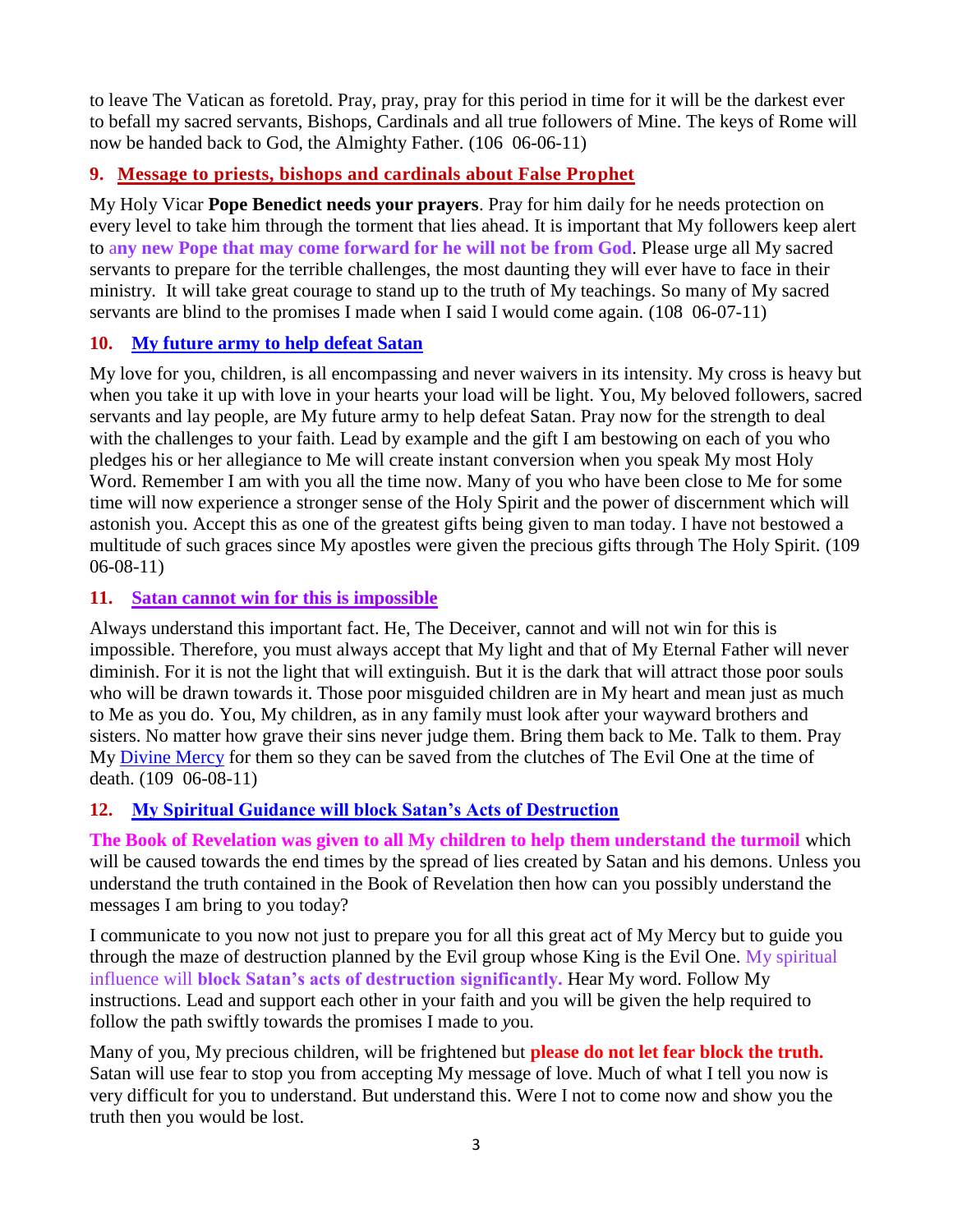My Holy Scripture is the truth. The truth is reflected in My Holy Scripture … **The truth will always remain the same.** It can never be changed or adapted to suit mankind. It will always remain the same. (112 06-11-11)

## **13. ['Liberators' in Middle East want to control the Jews](http://www.thewarningsecondcoming.com/liberators-in-middle-east-want-to-control-the-jews/)**

All of the wars you see taking place in the Middle-East and beyond have been orchestrated. They are not a coincidence. Understand that so many countries at once did not rise up on their own. They were helped by the Evil Group in all governments. Those governments who control the World. These leaders in the Middle East are now being removed to make way for the liberators, those who will proclaim justice and peaceful means to help My children. But that is not their intention. Their intention is to control of My beloved people, the Jews, who are under threat now on all sides ... Prayer, My children, is very powerful. When you pray to God, the Father in My name for the salvation of these and other souls He will not refuse you. (111 06-11-11)

## **14. [Abundant Love at Eucharistic Adoration makes you stronger and calmer](http://www.thewarningsecondcoming.com/abundant-love-at-adoration-makes-you-stronger-and-calmer/)**

**The love that is poured out over souls during the Adoration is given in abundance ... If My children could see the light that envelops their souls during this special Holy Hour** they would be astonished.

Children, it is during this hour that **you become very, very close to Me.** This is where your voice, your pleas, your pledges of love for Me will be heard. Many wonderful graces are given to you children at this time so please do not ignore My pleas to spend this time in My company… When you receive me during the Eucharist I will fill your soul. But when you come to Me in Adoration I will envelop you to such an extent that **the floodgates of My merciful love will saturate your mind, body**  and soul. You will feel a strength which will yield a quiet confidence that you will find difficult to ignore. (113 06-12-11)

#### **15. Hand me over [your troubles and I will ease your burden](http://www.thewarningsecondcoming.com/hand-me-over-your-troubles-and-i-will-ease-your-burden/)**

All I ask is for all of you who are in sorrow with trials and worries to hand Me over now all these concerns and allow Me to deal with them. Trust in Me and your burden will be eased. Let me guide you into a more peaceful state. Relax, My children, and allow My peace to flood your delicate starving souls. The Darkness you feel stems from fear. Fear stems from lack of trust. When you lose trust in Me, Satan plants doubts in your minds … He hates you if you love Me. He will never rest until he unsettles you. He laughs when you falter. Don't give him this power, because when you do, your faith in Me weakens. (114 06-13-11)

#### **16. Communicate to a young materialist and fickle society**

You, My daughter and My followers, have a duty to inform **agnostics, atheists** and a whole young generation of the truth now. Speak to them in gentle tones. **Never be aggressive**. Use words of encouragement. Make My word interesting… **Simplicity and the truth should be your weapons of choice**… Talk to them of the promise I made for the **New Paradise on Earth**. It will not mean the world will end but, rather, that a new era of peace, joy and happiness will now evolve ... Modern communications methods must be utilized to ensure that My word is spread rapidly… Ask publishers in as many countries as you can to produce the volumes in as many languages as possible. Use audio, video and other methods to spread my word quickly. **Call on volunteers** to forward My messages to the multitudes. (117 06-15-11)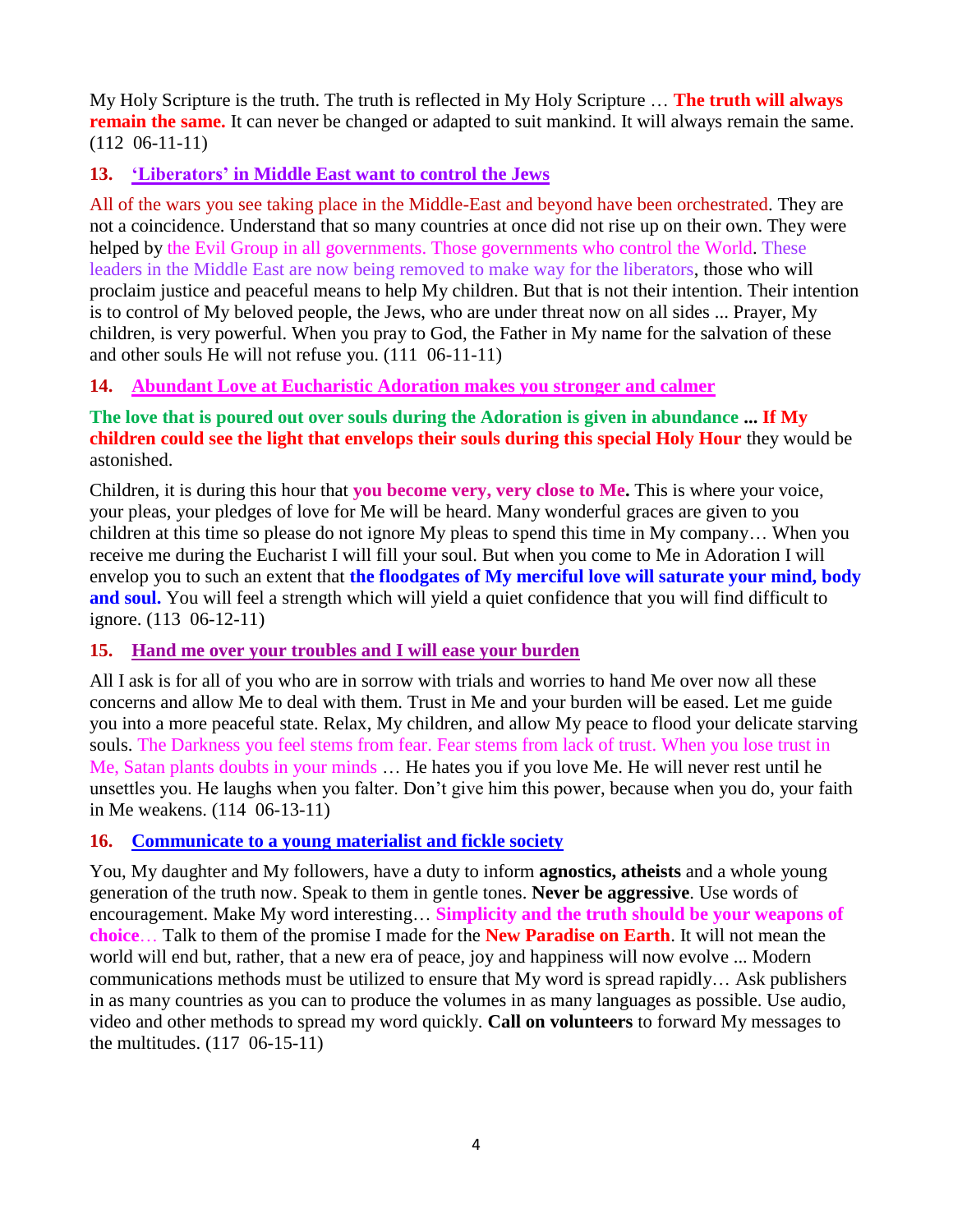# **17. The Great Chastisement**

When this, The Great Warning, takes place, you will be given a chance to change your lives for the better. When the truth of My existence is revealed, then conversion will be widespread. Then, and only then, after The Warning takes place will the world be given a chance to withstand the great chastisement which will follow **if sinners do not repent in their multitudes**. For then the **hand of My Father will fall everywhere** on those who refuse to hear the truth – those who turn their back on love, love for Me and your brothers and sisters… A great chastisement, the likes of which **has not been witnessed since the time of Noah,** will be unleashed by God, the Eternal Father. (118 06-20-11)

#### **18. [The Warning will prove that God Exists](http://www.thewarningsecondcoming.com/the-warning-will-prove-that-god-exists/)**

It is so difficult for people to understand the truth of the existence of God, the Father. To convince them of the truth of His Beloved Son's sacrifice is very difficult. (118 06-22-11)

My children will not realize the significance of this **Great Act of Mercy,** the greatest gift ever bestowed on mankind since My Crucifixion. For it will be through this gift of The Warning that **man's eyes will be finally opened to the truth of their entire existence on this earth and beyond …**Those who are alive in this world today must understand how privileged they are to be given the proof of the existence of God, the Eternal Father and I, His beloved Son, although this is beyond your comprehension. (120 06-22-11)

## **19. How to identify lost souls**

My followers often mistakenly believe that lost souls are those in mortal sin. This is not necessarily true. A lost soul can be a person who does not believe in Me or My Eternal Father. A lost soul can also be those children so caught up in their day-to-day pursuit of earning money, building wealth, careers and craving after material things. All because of the joy they believe that these things will bring them in their future lives. These are ordinary people, good people but who turn their backs on Me … Many of these children of mine are good at heart. They can be full of love for their fellow men, their family and friends. They may be popular and well-liked. And yet they can be lost souls… They do not listen to those followers of Mine who know the truth. By failing to acknowledge the existence of God, the Almighty Father, they cannot succeed in pleasing anyone other than themselves. On the outside, these people live active, healthy, fun-filled lives without a care in the world. But this kind of lifestyle cannot be achieved in the right way without believing in Eternal Life. Humility is missing in their lives. (121 06-23-11)

#### **20. What is your soul?**

The answer is simple**. Your soul is you. It is who you are**. Your conscience. Your beliefs. Your understanding, whether this represents the truth for what it is or the truth for what you want to believe it is. It is not a separate part of you, dear children. Something that belongs to another world. It is present within each human being… Your soul can be looked after by following My teachings. It can be neglected through sin which is very difficult to avoid. But it can be replenished by confessing or expressing remorse and starting out again. Or it can be destroyed. Some deliberately destroy their soul by sinning for the pleasures or vices of this world, in the full knowledge of what they are doing. (122 06-25-11)

# **21. God the Father : The time has come now for Me to reclaim My Glorious Kingdom**

This New Paradise on Earth is now being planned for all of My children. **It will last 1,000 years on earth** and no one must be excluded for that would break My Heart. My beloved Son, Jesus Christ and the Holy Spirit are trying hard to bring you back into My loving fold so that the Paradise, created in the beginning can, once again, emerge as the greatest gift of all for My children to enjoy… This Paradise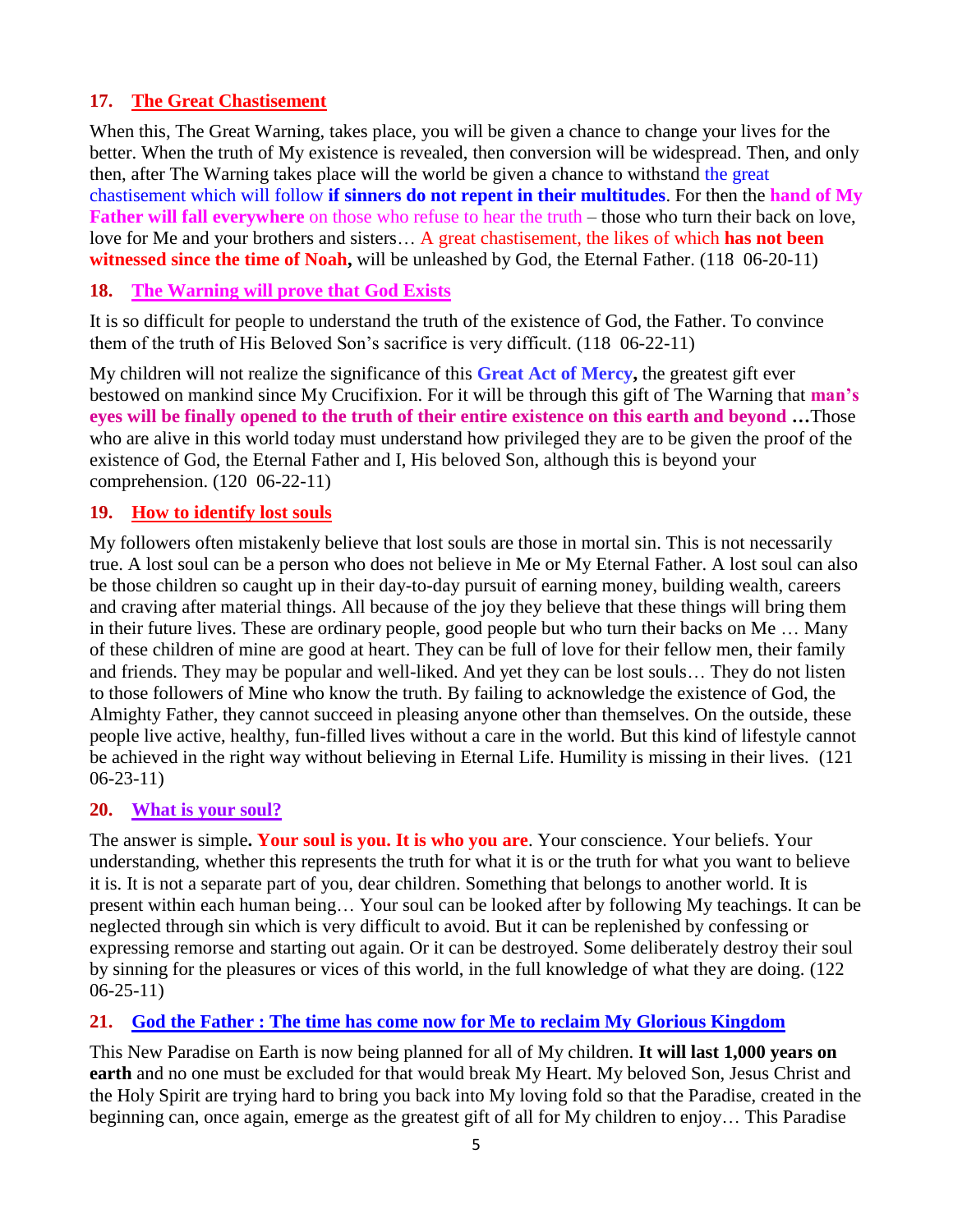will be a place of love, beauty, glory and will be home to all who are pure of heart and soul. It is for every single soul on earth and is the goal that is contained within each and every single soul on earth, **including those who do not realize this. (**123 06-25-11**)**

## **22. Virgin Mary – [Satan loses his power when My Rosary is recited](http://www.thewarningsecondcoming.com/virgin-mary-satan-loses-his-power-when-my-rosary-is-recited/)**

Tell people to pray my Most Holy Rosary, even non-Catholics, for this is the greatest weapon against the influence of **The Deceiver who groans in pain** when it is said. His power is weakened when my children say this prayer. The more my children pray the Holy Rosary the more souls can be saved. (124 06-25-11)

#### **23. [Confess your sins now –](http://www.thewarningsecondcoming.com/confess-your-sins-now-do-not-be-frightened/) do not be frightened**

My children and all My followers, just remember the one thing that I want you to focus on. **Warn the others to seek redemption before The Warning. They must confess their sins now and must not be frightened.** Instead they must rejoice. There are only a few months left for this Great Act of My Mercy. Do not waste time. (127 06-29-11)

## **24. Satan seduces those with weak free will**

Remember that sin, caused by Satan who most people today do not believe exists, can infest every single one of you because of the gift you were given by your creator, God the Father. This **gift of free will is given to everyone.** Some use this gift for good works where they show love to all while others abuse it to take advantage of others. When Satan attracts those, through their weak free will, then they become capable of committing great atrocities. Free will is yours children. When it becomes contaminated through sin, havoc in the world results. God, the Father cannot force you to stop doing something whether it is right or wrong. For he will not interfere with your free will. He will always encourage you to pray in order to receive the graces needed to avoid sin. It will be through your free will that you will make one of two decisions. **Turn to God or allow yourself be seduced by the lies of Satan** who will twist your mind away from the truth. (128 06-30-11)

#### **25. [Prayer can avert disharmony in the world](http://www.thewarningsecondcoming.com/prayer-can-avert-disharmony-in-the-world/)**

Pray especially for those world leaders whose lives will be ended soon through hateful evil acts. They and those with hardened hearts guilty of the crime of inhumanity need your prayers most of all. Always pray for sinners because I love all My children and I need your prayers to save them from the fires of Hell. (129 07-01-11)

#### **26. [Athiests and Scientists will say that The Warning was an illusion](http://www.thewarningsecondcoming.com/athiests-and-scientists-will-say-that-the-warning-was-an-illusion/)**

**The false visionaries will push themselves into the limelight**. Their focus will be centered on themselves. Their messages may seem authentic and full of flowery language featuring extracts from the Holy Bible where it suits, but there will be two key aspects to their messages that will expose them for the untruths they impart. The first is that they will be central to the messages and will enjoy all of the attention they receive. Then finally you have the messages themselves. They will be confusing, hard to read, and will not leave a lasting impression on the soul. Sadly, My daughter, the **Church tends to ignore the authentic seers** because they must show responsibility in these matters.

My children must understand that The Warning, while a great act of Mercy, is only the first phase in what will be a very difficult and challenging time for all My children. For after that, those hardened sinners and followers of Satan will deny My existence. Atheists will say it was a global illusion. Scientists will look for a logical explanation but there won't be one. Meanwhile, My followers will be torn in two. Many millions will have converted but they will be confused by the lies spread by the Evil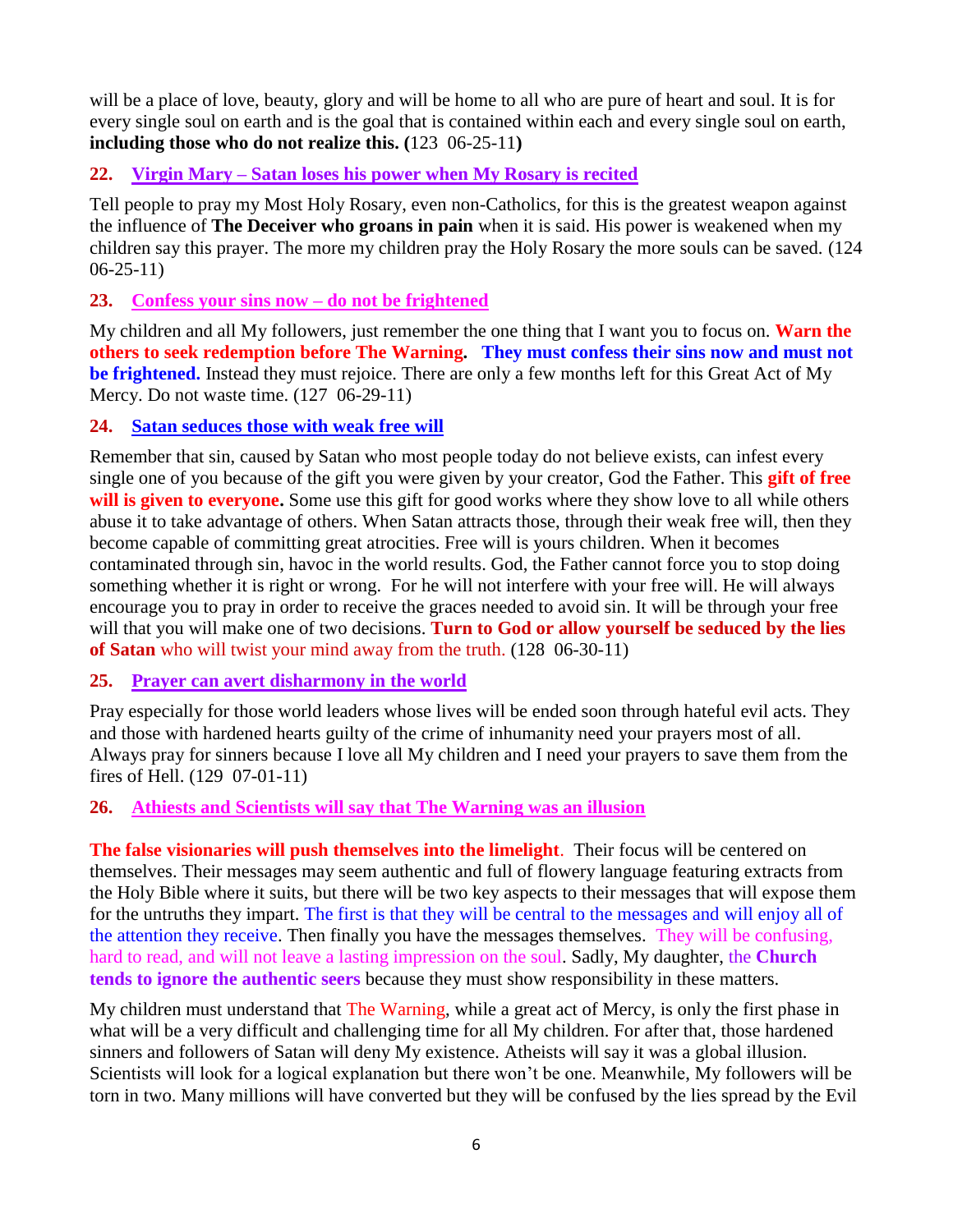Group, the One World deadly organization whose goal is to destroy the little people for their own financial gain. (131 07-03-11)

## **27. Your sincere prayers are always heard**

My children must never forget that prayers, when said with sincerity and from the heart, will always be heard. **Prayers are always listened to** and any special intentions are fulfilled according to My most Holy Will… Between now and The Warning, all I ask of you, children, are your prayers and especially the recital of The Divine Mercy**. My Father will save souls if you dedicate yourselves to saying this once a day preferably at 3 o´clock in the afternoon. (**132 07-05-11**)**

I wish to remind all of My followers of the **importance of prayer** to ease suffering in the world. Your **prayers are now helping to avert many global disasters foretold**. Prayer is the most powerful mitigator, and when said on behalf of others, they will be answered. (133 07-06-11)

## **28. Evil forces have been infiltrating My Church since Vatican 2 and have diluted my teachings**

**Please pray for My Vicar Pope Benedict for he is surrounded by Masonic forces** who are now making every effort to dethrone him, these evil forces have been infiltrating **My Church since Vatican 2 and have diluted my teachings**. Many laws were passed which offend Me especially the presentation of My Holy Eucharist by lay people. The lack of respect shown to Me and My Eternal Father through new laws introduced to facilitate modern society have made me cry with sadness. (133 07-06-11)

## **29. The Most Holy Eucharist must be received on the tongue**

**The Most Holy Eucharist must be received on the tongue** and not soiled by human hands. Yet this is precisely what My Sacred Servants have done. These laws were not passed by Me in spirit. My sacred servants have been led down a path not in line with the teachings of My apostles… **Remember, without the sacraments, your faith becomes weak**. After a time, if your soul is bereft of My special blessings, it becomes dormant. All faith in Me and My Eternal Father disappears in time with only a tiny flicker of recognition flaring up from time to time. Return to Me through the Sacraments. Show respect for the Sacraments in the way you are supposed to and you will truly feel My Presence again.

#### **Remember the Sacraments are there for a reason, for they are the nutrients you need for eternal life of the soul. Without them, your soul will die.** (133 07-06-11)

#### **30. All marriages are made in Heaven**

Many people do not pay any heed of My Father´s will that no man shall pull asunder such a union thereafter. Yet many people divorce, which is a law not recognized by My Father. Divorce is an easy way to run from your responsibilities. **All marriages are made in Heaven**. No man can destroy a marriage without offending My Father. (133 07-06-11)

#### **31. Narcissism, [an evil epidemic present in](http://www.thewarningsecondcoming.com/narcissism-an-evil-epidemic-present-in-the-world-today/) the world today**

One of the most disturbing traits which have infested My children is that of narcissism, self-love, in this world. **This evil epidemic is prevalent in every level of society** and is one of Satan´s favorite attacks as his demons enter the souls of My children everywhere. They can be seen preening and posturing so that others will adore them. Their first love is for themselves only and then when that´s not enough they crave the attention of those around them to encourage them to openly adore them… Their obsessiveness as to how they look means that they will even go as far as damaging their bodies and do whatever is necessary to satisfy their love of self… Children**, the sin of pride is one which is intensifying** in the world now... Narcissism is seen in all areas of life including politics, fashion, the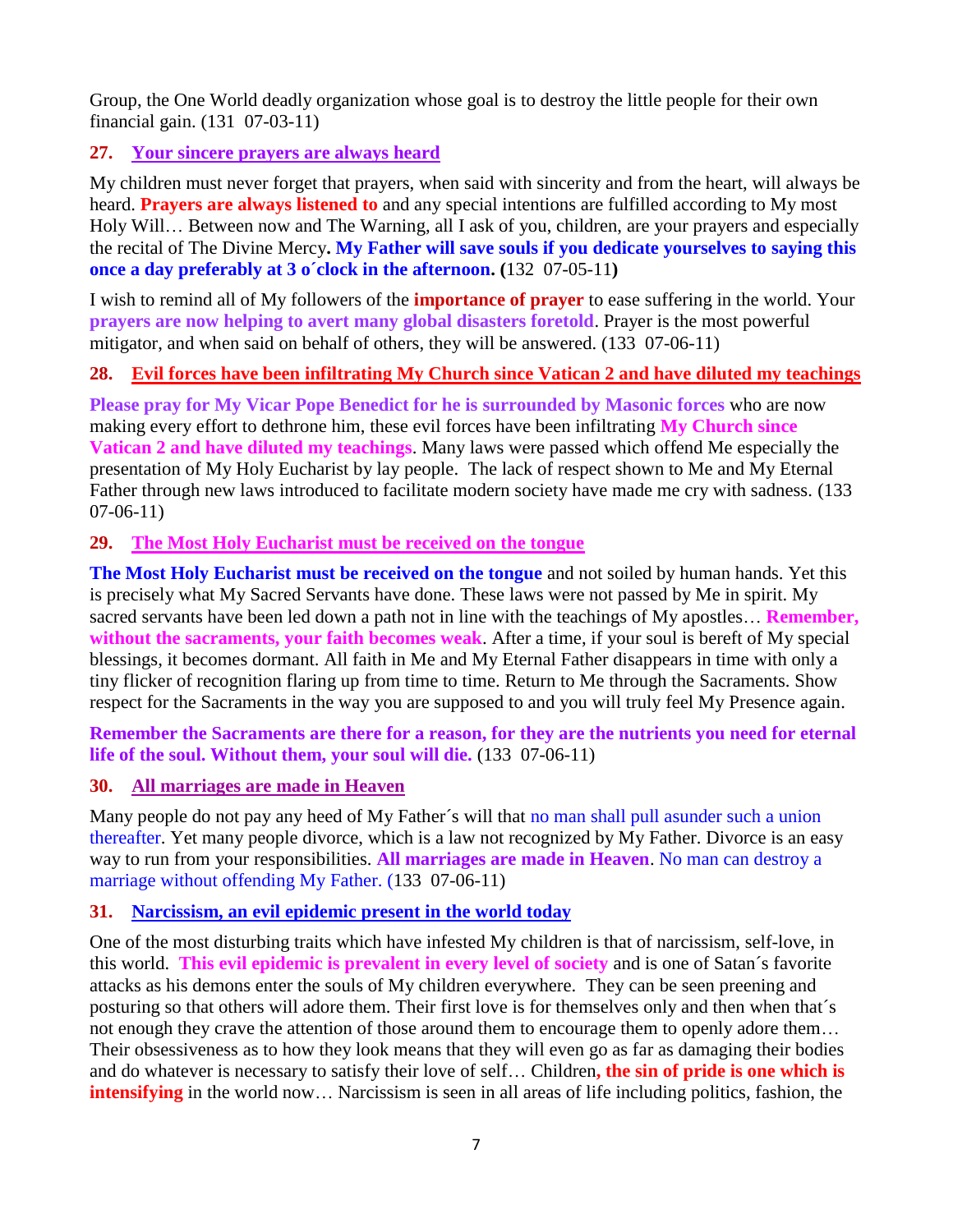media, cinema and even within My own Church. **Humility cannot be achieved if you suffer from Narcissism**. Without humility you cannot enter My Father´s Kingdom. (134 07-07-11)

## **32. [Eternal Father will prevent New World Order from final persecution of His Children](http://www.thewarningsecondcoming.com/eternal-father-will-prevent-new-world-order-from-final-persecution-of-his-children/)**

My Father´s hand is ready to fall now with great force on those wicked arrogant leaders of banks, Western and Eastern powers, who plan in secret how they aim to control all of you. **My Eternal Father will destroy everything in their wake to prevent them from the final persecution** they are planning against His children**. He won´t stand for it.** Remember children, God the Eternal Father wants to protect you all. **His patience has finally run out**. He will, up to the very last minute, accept those who turn to Him for forgiveness. However, He now has to stop those evil regimes from the horror they inflict on the rest of His creation.

It is because of the love of His children, He does this. For those who say God, the Father, cannot be angry for He loves all, know this**. Yes, he is angry and his anger is justified** because of the **evil injustice which is being perpetrated on his precious family**. Once again He will unite all His children to live in peace finally for all of eternity.

Remember, children, to see the signs all around you, the multitude of wars, lack of money, lack of food, lack of healthcare, and accept that this is the work of the Evil One. It is not the work of God the Eternal Father. He will no longer accept this behavior. Be thankful He is taking action, for if He did not, His creation would be destroyed. And He will not allow that to happen. (135 07-08-11)

## **33. New World Currency will be presented to an incredulous world**

The New One World currency which will be presented to an incredulous community is designed to control you. Then once that happens they will try to deprive you of food. Unless My children accept this reality now they will be defenseless when they are under the control of a **New World Order led by Masonic forces**. Prepare now, My children, because although The Warning will convert millions, including those loyal to the One World Order, it will not be enough to stop these evil slaves of Satan and the Anti-Christ. With control of your money **you will find it hard to defend your right to property, food and health,** the three things which they will be in charge of if you do not start shouting your opposition now. Stop your leaders in their tracks. Don't let them bully you. If enough of you are alert to this evil monstrous plan, then you can warn others. (135 07-08-11)

#### **34. Plan your food supplies now**

**Plan your food supplies now. Grow and buy seeds that will keep you alive. Buy silver coins or gold so that you can buy what is necessary.** Most importantly find locations where, as a group, you can meet to offer the Holy Sacrifice of the Mass. For in time your churches will be burned to the ground… Plan to have blessed candles in your home. Stock up now for they will keep you in the light of protection. Unless you wish to become a slave to this hideous doctrine then you must plan now. Buy gas stoves, blankets, dried and tinned food, water purification tablets, candles along with religious images to sustain you and your families during The Great Chastisement which will follow the Warning. (135 07-08-11)

#### **35. [Do not be frightened, conversion will create a great sense of love and peace](http://www.thewarningsecondcoming.com/do-not-be-frightened-conversion-will-create-a-great-sense-of-love-and-peace/)**

You, My children, need to be made aware of what is happening. It is important that everyone is warned about the actions of this Group and their sinister plans which they have created to control you.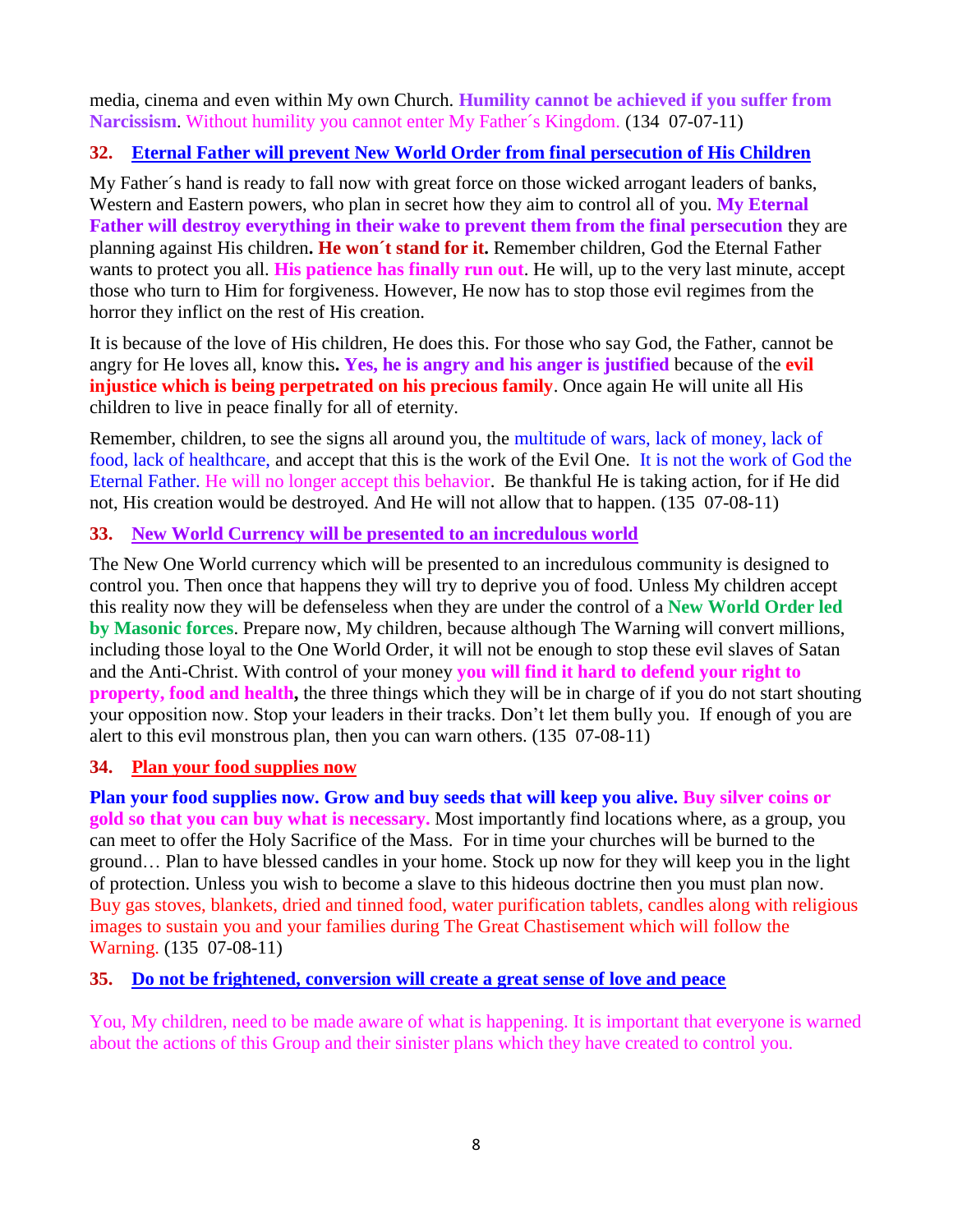#### **Please welcome the Warning**

My Warning, the Great Act of Mercy, is such a great gift of love, so **please welcome it for it will result in much conversion.** Conversion will be so widespread that it will create a great sense of love and peace when My children have been humbled by this great event. **Then, there will be strength in their numbers**. The more people who believe in The Truth, the weaker then will be the impact of the New World Group. Prayer and much of it can avert much of the damage they will attempt to inflict. So please never forget to **pray the Holy Rosary and the Divine Mercy,** for both combined will help wipe out much of this pending evil. Go now, do not fear. Look with enthusiasm for a new beginning, a new peace, where evil will be stamped out for good. That is My Promise to you, children. (137 07-10- 11)

#### **36. [Call on high profile personalities to spread my word](http://www.thewarningsecondcoming.com/call-on-high-profile-personalities-to-spread-my-word/)**

I want My followers to **spread My word of peace** and harmony all over the world. They must volunteer everywhere to remind every one of the need to promote My messages of love. **Please ask singers, the media, personalities, or anyone whose voice is listened to** and respected, to hear My pleas. **Take up My chalice of love**. Drink from it, for it will bring you the salvation you crave not only in this world but in the next life. Share this with your own followers… The more of you who rise now to spread My most Holy Word and tell everyone the truth **the easier it will be for My children to pass through the Great Chastisement** as well as the persecution being planned by the New World Order. (138 07-13-11)

#### **37. [My Messages will bring tears of conversion](http://www.thewarningsecondcoming.com/my-messages-will-bring-tears-of-conversion/)**

Remember, **God the Father is now in charge of His Kingdom,** which no man can tumble. Any attempt to do so will result in failure. As sinners continue to insult Me and My Eternal Father, His hand will be ready to fall quickly. **Because of The Warning, He will hold back** until conversion has been achieved. Meanwhile, all those who do not accept the Truth, you must know that you have little time now to prepare your souls. (139 07-14-2011)

#### **38. Execution, Euthanasia, Abortion and Suicide**

Every single person on earth is a child created by God the Father. Because of this the light exists within each person, although it may be very weak when souls are drawn to the darkness. Nevertheless, **My light is still present**. For, without it, there would be complete darkness where they could not function. It is when souls reach a terrible state of darkness that **they very often resort to suicide** … A mortal sin can only be committed when a person, in their full mental capacity, has clear intentions when he or she knows that what they are doing is wrong. So please do not assume that such souls are completely lost for many do not know what they are doing.

Be aware that **Euthanasia is frowned upon by My Father** and is not tolerated for no man can knowingly take the life of another. No reason can be put forward to justify this in the name of My Father. Tolerance may be presented along with the argument for humane treatment to justify this deed but no man, except the Father Almighty, can decide on the date of death, for it is not man's right. He will never be given the authority to commit this mortal sin.

Every excuse is offered by man when taking the life of another yet none of them will be accepted as being right in any circumstances. This applies to **execution, the sin of abortion and euthanasia** … Remember, there is only one God and only He can decide when life is to be taken. (140 07-15-11)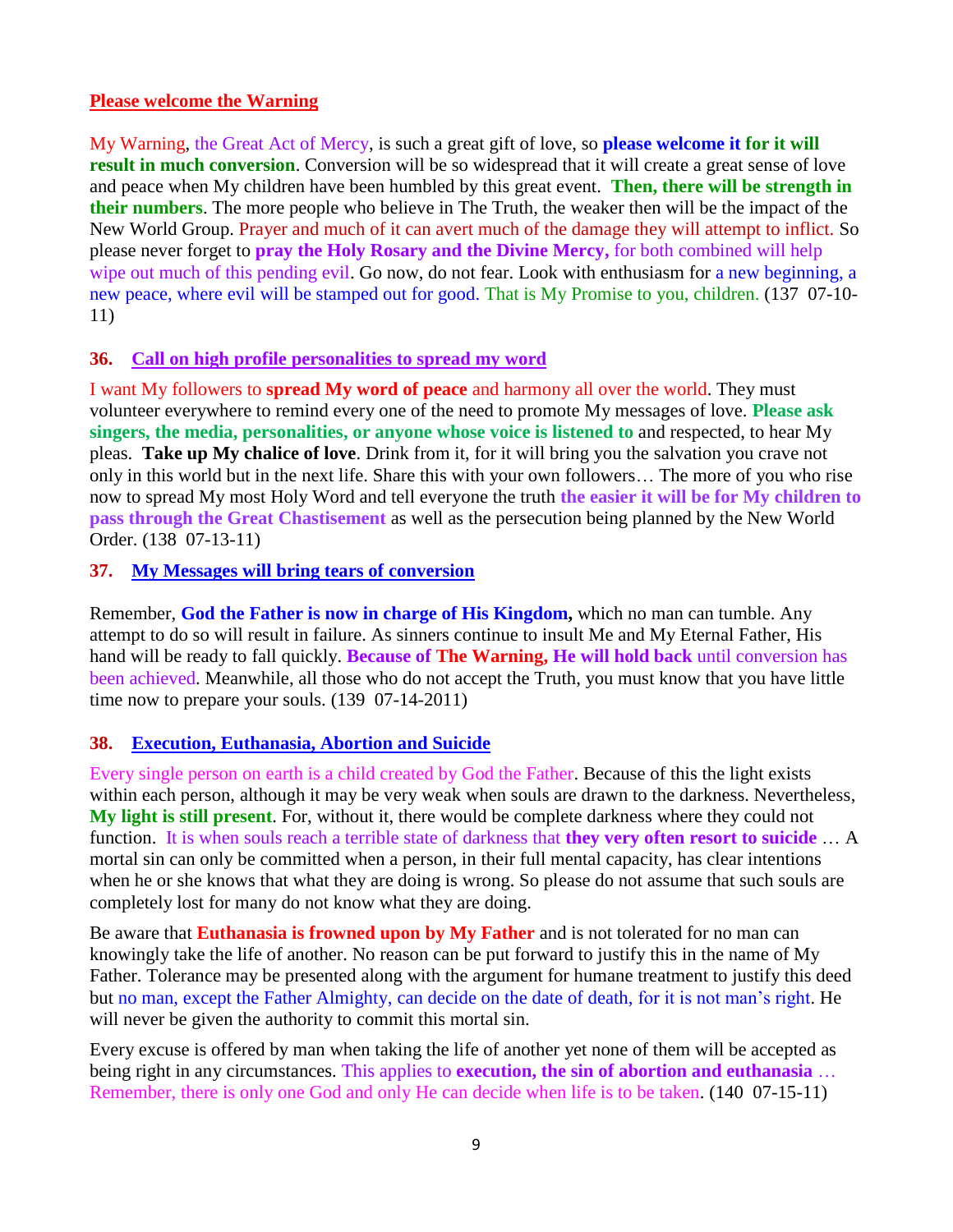## **39. [Unite your families to enjoy the New Paradise on Earth](http://www.thewarningsecondcoming.com/unite-your-families-to-enjoy-the-new-paradise-on-earth/)**

I am saying to you now, My children, to **unite your families and friends as one** close to My heart, for when you do, you will enjoy the New Paradise on earth for 1,000 years still united. This is My promise to you all. Live your lives responsibly. Always put your families before everything also on this earth. Always place your trust in Me. (141 07-16-11)

#### **40. [Any man who claims to be Me is a liar](http://www.thewarningsecondcoming.com/any-man-who-claims-to-be-me-is-a-liar-for-i-will-never-manifest-myself-in-man/)**

I came the first time as man to save mankind from sin. **This time I will come to judge… Any man who claims to be Me is a lia**r… **For I will never manifest myself in another human being on this earth** ... I may be present on earth in spirit but I will never manifest myself in any man... I also wish to **warn those who claim to perform miracles**… Satan will also bring about so called miracles including visions, seen by many in the skies. Again **they are illusions and not of God**. (142 07-17- 11)

#### **41. [Your weapon of choice is your love for Me](http://www.thewarningsecondcoming.com/your-weapon-of-choice-is-your-love-for-me/)**

My love is now more powerful than ever as you, My beloved followers, do all you can to spread My word. Use what means you can to **tell people to prepare for The Warning**… Go now My strong loving army. Your weapon of choice is your love for Me. You will know in your heart it is I who speaks and that it is I who now knocks on your door. You must now **knock on the doors of My sacred servants all over the world** and make sure they read My holy word. (143 07-19-11)

## **42. No man will [fail to hear My Son's Word before the time comes for His return](http://www.thewarningsecondcoming.com/no-man-will-fail-to-hear-my-sons-word-before-the-time-comes-for-his-return/)**

Man needs to hear the Word of Warning that My Son imparts so that souls do not have to suffer the torments of Hell, should they die in mortal sin without first being given the chance to be redeemed by My Son during The Warning. (146 07-23-11)

#### **43. [God the Father will destroy those who plot to overthrow currencies](http://www.thewarningsecondcoming.com/god-the-father-will-destroy-the-plot-to-overthrow-currencies/)**

Already **the work of the New World Order is beginning to fall apart at the seams**. This is due to prayers – your prayers. **God the Eternal Father will destroy those who continue to inflict their hideous plot to overthrow currencies in the world** as well as those political leaders they are trying to depose of. His hand will now continue to strike out to protect you, children. (147 07-24-11)

#### **44. [Call to priests and nuns in the Roman Catholic Church](http://www.thewarningsecondcoming.com/call-to-priests-and-nuns-in-the-roman-catholic-church/)**

I need your support, more than ever. I **need you to administer the Sacraments** to a starving and disillusioned congregation. Please do not desert Me especially at this time when Satan has infiltrated the Christian Church with his followers.

Turn now and pray hard to **salvage yourselves from the False Prophet** who walks in the corridors of power within the Vatican. He will rise shortly. Do not turn to him or you will be lost to Me forever. This is My promise. Kneel down in humility and call in the Holy Spirit to enlighten your soul so that you will be able to discern the truth from the lies which you will be forced to swallow by the False Prophet. (148 07-25-11)

# **45. [Satan is powerless against my devoted followers](http://www.thewarningsecondcoming.com/satan-is-powerless-against-my-devoted-followers/)**

Every time My children witness murder, suicide, war, corruption of Governments and those in power, greed, arrogance and injustices, know that these deeds are the manifestation of Satan. The Evil One has become desperate now to poison My children's minds, he will do everything he can at this time in history, so intense is his rage. You, My children, are his targets. While he finds it easy to infect souls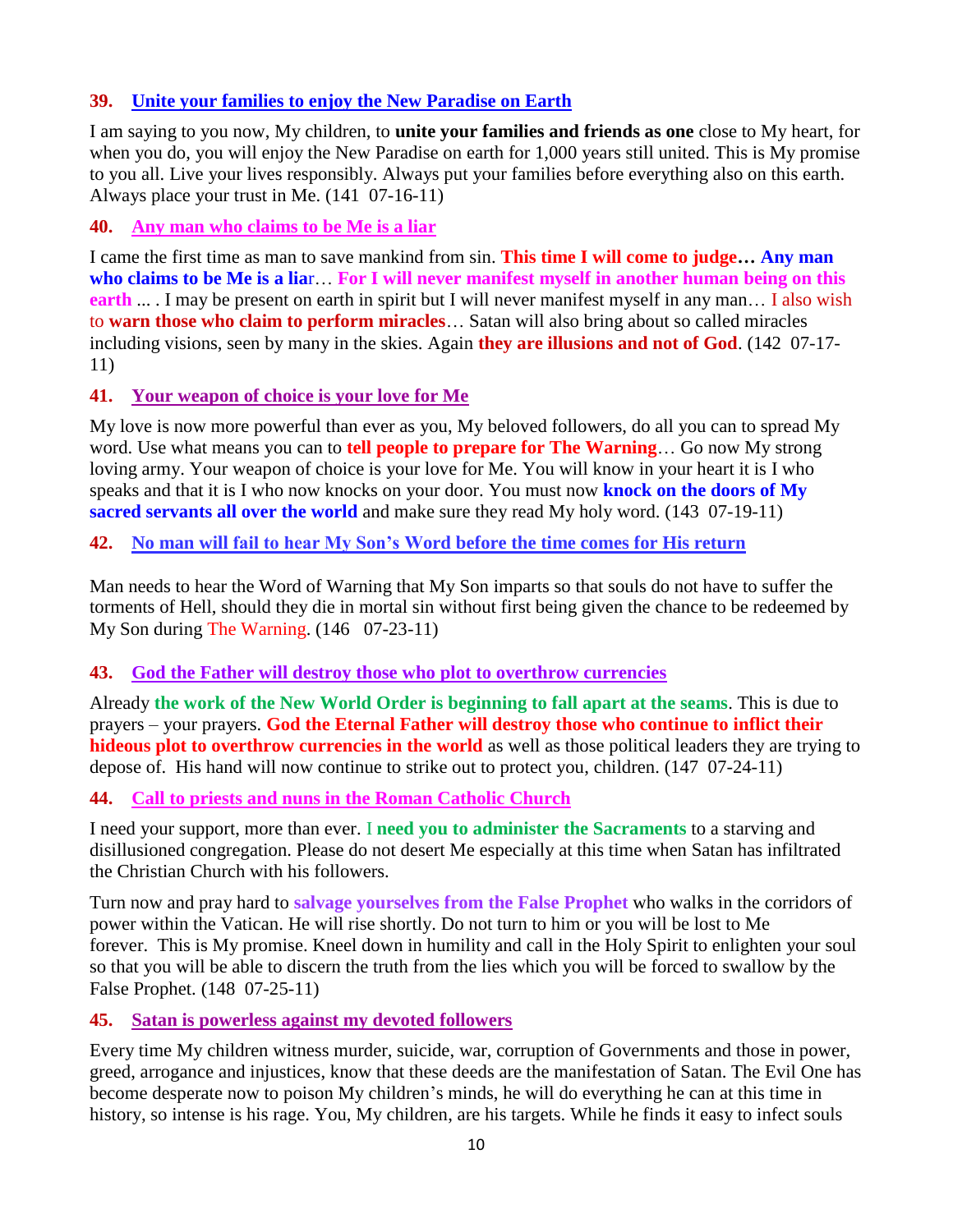who leave themselves wide open to his influence – those who continually seek self-glory on earth – he is finding it increasingly difficult to dampen the spirit of My devoted followers. So blessed are they through the gift of the Holy Spirit that he, Satan, is powerless against them ... **The stronger you are, the less he will bother you. (**149 07-25-11**)**

## **46. [Pray for the souls of those facing damnation who will not survive The Warning](http://www.thewarningsecondcoming.com/pray-for-the-souls-of-the-damned-who-will-not-survive-the-warning/)**

Start by praying for those members of your own family who are in sin or who are non-believers. They include close friends and acquaintances who have turned their back on My Teachings willingly and who inflict injustice on others. They need your prayers now. (151 07-28-2011)

## **47. [You do not belong to Satan; you belong to Me and My Eternal Father](http://www.thewarningsecondcoming.com/you-do-not-belong-to-satan-you-belong-to-me-and-my-eternal-father/)**

When you see My Flames of Glory in the skies be joyful. Any doubts you ever had about the existence of God the Father will disappear. To benefit from the graces that The Warning will bring to your soul so that you can be saved, **you must appear little in My eyes and ask Me to forgive you** for your sins. My Love will then flood your soul, and you will come back to Me and your rightful home. **Resist My Mercy out of arrogance or intellectual reasoning, and you will be lost.** (152 07-30-11)

#### **48. [Be Prepared at all times](http://www.thewarningsecondcoming.com/be-prepared-at-all-times/)**

Never before have there been so many people in the world who have turned their back on the Faith… What man fails to grasp is that they can die at any moment, any time, any age, from birth to old age. It does not matter. He must be prepared at all times. I implore all believers to pray for the discernment to teach young people everywhere of the urgent need to open their eyes to the Love that I and My Eternal Father have for each of them. Help to open their eyes to the promise of Paradise. It is your duty to Me now, so that I do not lose My younger children to the lies that Satan spreads in the world today. (153 08-01-2011)

#### **49. God the Father: [One of most urgent messages to mankind](http://www.thewarningsecondcoming.com/god-the-father-one-most-urgent-message-to-mankind/)**

Heed now this, **one** of the **final warnings being given to mankind**. Turn away now from the way of sin, and you will be saved. Turn away from your blind devotion to the lure of Satan and his seductive charms which attract you by means of love of oneself and of material wonders. Should you continue to desecrate this beautiful world created out of love for you in the way you do, it will not be there for you to inflict any further damage.

**I am the God of love, slow to anger**, but My patience is running out. Those who continue to maim and destroy My children through war and **control of the world's finances** know that your days are numbered. Your chance of redemption now will be your last. Should you not respond appropriately during the great gift of Mercy that is **The Warning,** then you and your minions will be destroyed. (155 08-02-11)

#### **50. Secret of diluting Satan's hatred**

Prayer, My children, is essential now as My followers all over the world, filled with the graces of the Holy Spirit, forge to **form My Army.** This army, while quite small in that many of My followers still have to understand that each of them plays an important role even now, will rise and lead My children up to the very end.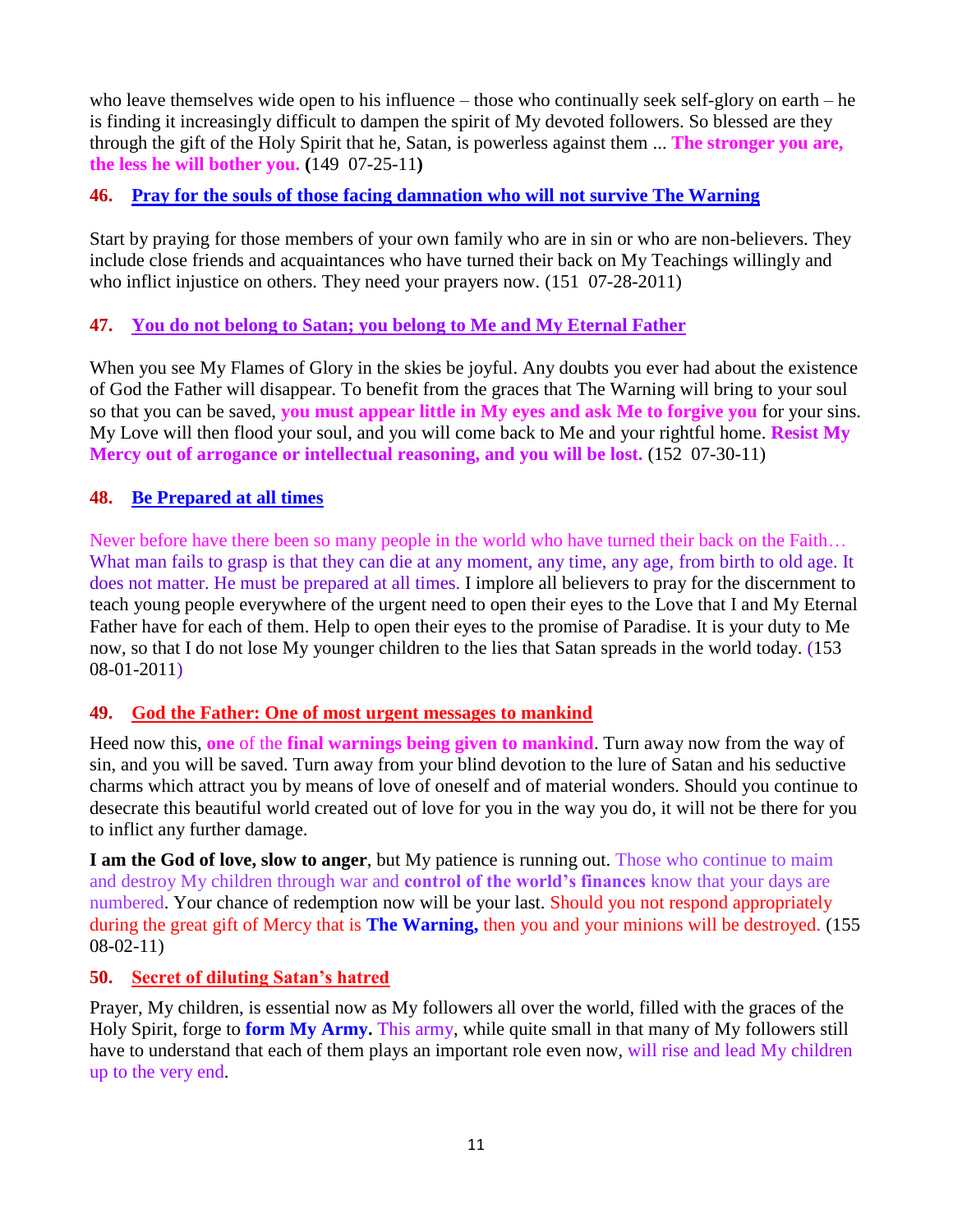All My children need to listen to Me now. For every atrocity committed by man against man in these times, **you must pray for the perpetrator** in each case. Prayer for the sinners is now called for. By prayer you can invoke the Holy Spirit to bring divine light into these poor souls. Many of them are so blind to the truth of My Father's love that they wander around aimlessly plunging from one crisis to another so that everyone they come into contact with is hurt. If more of you ask for My Mercy for these sinners then the impact of the Evil One's deed will weaken considerably. **This is the secret My children in diluting Satan's hatred as it spews forth like the fire from a dragon's mouth in an attempt to engulf the world in its hateful vapor.**

Patience, silent prayer daily, the formation of prayer groups, daily recital of the Divine Mercy chaplet, fasting, and the Holy Rosary to My Beloved Mother, combined act as the perfect formula for saving souls. **(**162 08-10-11**)**

## **51. [Pray for those who cannot see beyond material gain](http://www.thewarningsecondcoming.com/pray-for-those-who-cannot-see-beyond-material-gain/)**

The greed of man is now heightened to such an extent that morals no longer apply in your society. Man's sin of greed means that he does not care who suffers by his hand as long as his lusts are satisfied. Let Me tell you that those who torment others through greed and avarice will not escape My eyes. I watch. I see. I cringe as I witness the ugly path that man choses to go down in order to gain wealth at the expense of others… They will be stripped bare of material goods unless they beg for My mercy. Their money will be worthless. (163 08-10-11)

## **52. [My followers have now been given the gift of intercession](http://www.thewarningsecondcoming.com/my-followers-have-now-been-given-the-gift-of-intercession/)**

This month, although My children may not be aware, **millions of souls are now being saved** because of the devotion of My beloved followers. They, My precious children, followed My command for prayer and devotion during this August, Salvation of Souls month. **Tell My children that their prayer and fasting has created much happiness in My Father's tender heart**. An abundance of graces now flow over those dear holy souls so that they are empowered with the gift of interceding for lost souls this day forth.  $(164 \ 08-12-11)$ 

# **53. God created the world – [no other planet can be inhabited by man](http://www.thewarningsecondcoming.com/god-created-the-world-no-other-planet-can-be-inhabited-by-man/)**

So arrogant is man today that he believes he has emerged from an even higher hierarchy than that of My Eternal Father. So he continues to seek out more about his origins even though the truth has been there for him to see all along. So much time is being wasted on worthless pursuits. Worthless dreams, all of which are fabricated by the minds of those scientists whose pride in his own intelligence, a gift from God the Father, means he believes he will find new facts about his origins. Why don't these children not realize that earth was created for man? **No other planet can be inhabited by man for that is not part of My Father's plan.** How foolish man can be when trying to fulfill the emptiness of spirit within his soul. All the nourishment and fulfillment can be his if he sits down and accepts the truth. The truth of the existence of God the Eternal Father the creator of the universe. (165 08-13-11)

# **54. The Great Tribulation will begin at the end of 2012**

This terrible period is being mitigated through the prayers of My dearly beloved followers. It will also be diluted through the conversion achieved after The Warning takes place. This event is good news My Children. It is to help eradicate the slavery by man to The Evil One. (169 08-18-11)

#### **55. Duty of Parents**

Parents, I call on you to tell your children the truth of their existence on this earth. Where they came from and the destiny that awaits them after this life. It is your duty to help them open their hearts to My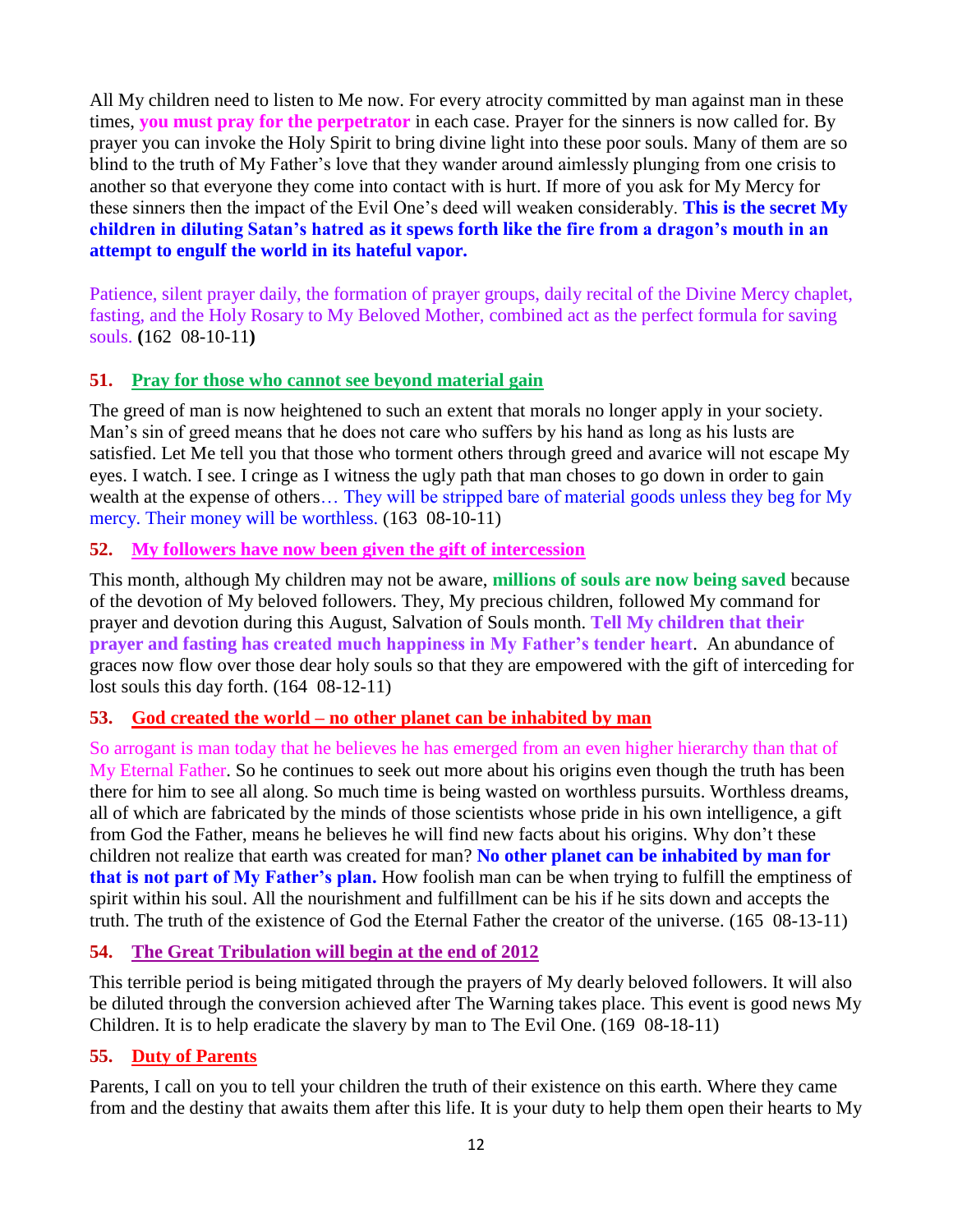love. Take them to Me gently but use whatever means possible to help save their souls. Do this out of love for them. You may have shirked your duties over the years but now is the time to make amends. By praying The Divine Mercy for their souls you can help them. It is better if they walk towards me with their hands held out to Me in this life on their own accord. (170 08-19-11)

#### **56. [Money and too much of it corrupts the soul](http://www.thewarningsecondcoming.com/money-and-too-much-of-it-corrupts-the-soul/)**

The world will now undergo the changes foretold to cleanse them so that man can be made worthy of My promise. They will continue to be allowed **to be stripped bare of material things** by those greedy people responsible for their sudden demise… Never allow the parading of wealth and fame seduce you, children, for know that **money and too much of it corrupts the soul**. Those who have so much money where they are unlikely to be ever able to spend it in this life must give it to those unfortunate people who have little to eat. Do this and you can save your soul. If you hunger after excesses, when you already have enough to feed and clothe a nation, then you will starve. The food of life is your humble acceptance that love for one another is what I taught you. Loving your neighbor means looking after those who have nothing. (171 08-21-11)

#### **57. [Evil is presented as being good while good is presented as evil](http://www.thewarningsecondcoming.com/evil-is-presented-as-being-good-while-good-is-presented-as-evil/)**

My children, I am deeply concerned at the way in which evil is presented as being good while good is being presented as evil. **Everything in your world is back to front.** For those of you without a deep devotion to Me you will be none the wiser.

Actions are now being perpetrated in the world at every level of government, church and state in your name and you are oblivious to this.

**Bad laws are being introduced** and presented to mankind as being in their best interests. This includes **new regimes, medicine, foreign aid, vaccination** and the preaching **of new religions** and **other doctrines**. Never has there been so much confusion amongst My children.

Do not be deceived, children. You must turn to Me for help, so that the wicked events planned by **secretive global powers** can be weakened. Your only route to real freedom is when you rekindle your faith in Me. This will happen soon, My precious children, when I present myself to the world during The Warning, which is getting closer and closer.

There is only one ruler now who is in charge of the future, and that is My Eternal Father, God the Creator and Maker of everything. Pay allegiance to Him above all, and you will find a firm footing when moving forward on the path of truth. (172 08-22-11)

#### **58. [No sin is so grave that it cannot be forgiven](http://www.thewarningsecondcoming.com/no-sin-is-so-grave-that-it-cannot-be-forgiven/)**

For those poor frightened souls ashamed of their lifestyles tell them **that I am forgiving, all merciful** and will welcome them into My open and loving arms. All they have to do is walk towards Me and ask me to help them**. I will never turn away from the pleas of sinners, no matter how dark their sin.** I forgive all of those who are truly remorseful for any previous offense they have committed.

Come. Bow your heads. Push your shame aside, and ask Me to forgive you now. Nothing shocks Me, children. No sin is so grave that it cannot be forgiven by Me if true remorse is shown. Do not delay. Seek redemption now before it is too late. (173 08-23-11)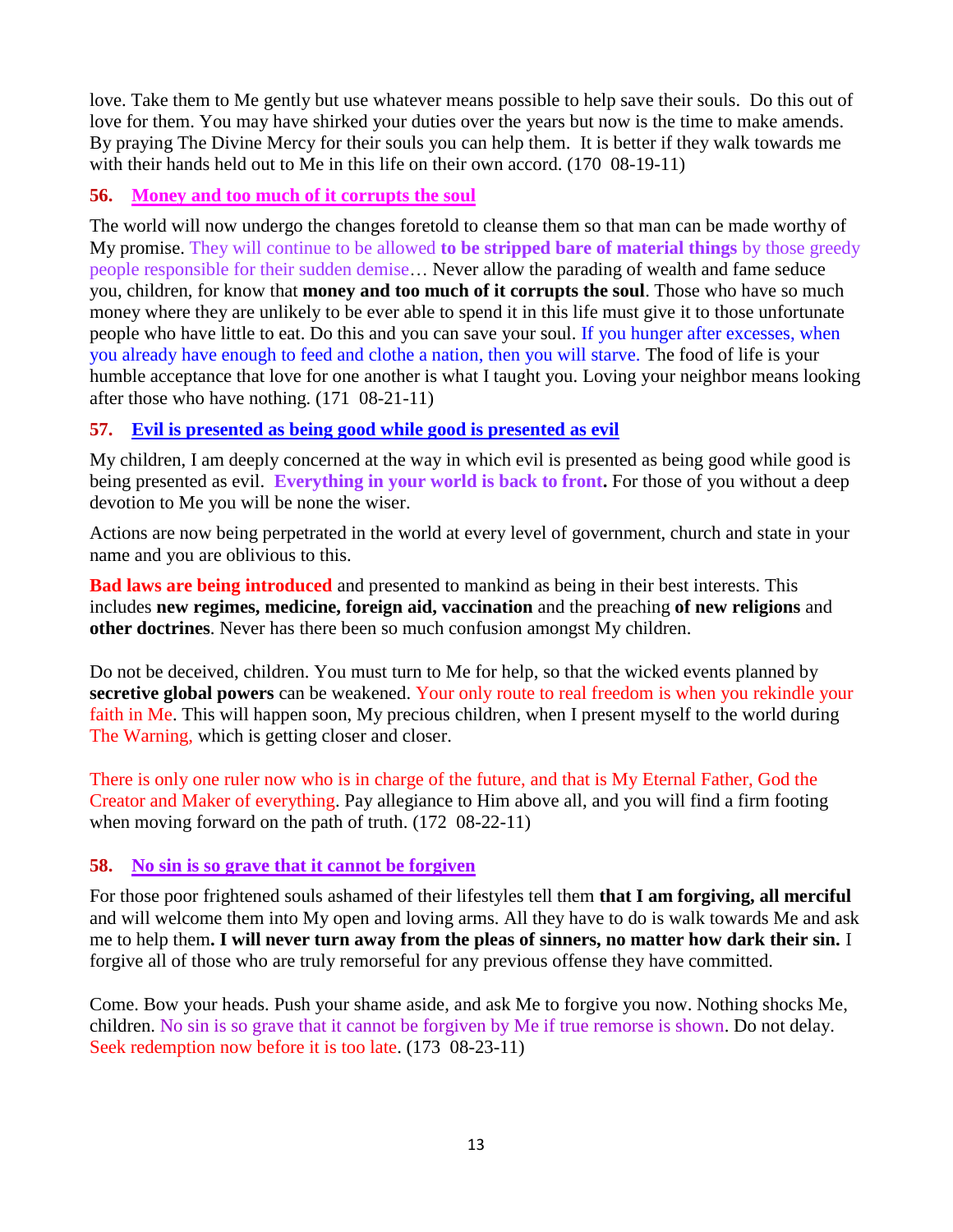#### **59. [Climatic Chaos will now be experienced by a number of countries. My Father is angry](http://www.thewarningsecondcoming.com/climatic-chaos-will-now-be-experienced-by-a-number-of-countries-my-father-is-angry/)**

**My daughter, the world must now sit and heed Me. Very soon they will witness a series of earthquakes and floods.** Chaos will be experienced in a number of countries through climatic catastrophes. These are the punishments cast down by My Father on mankind. Sin will be punished, My daughter, and those countries which are **guilty of promoting abortion will not escape the hand** of My Father as it will fall. Prayer has averted many such acts of punishment, yet man continues to sin and offend My Father with vile and disgusting acts by man against man including innocent children in the womb… He, My Beloved Father, will withhold much of this punishment until after The Warning. After that, despite man's conversion thereafter, man will still continue to turn back to sin. Punishments meted out are to show man how harsh My Father can be. He loves all His children but He created this world and man will simply not be allowed to destroy it. (175 08-25-11)

#### **60. Message to the Clergy – [do not allow bullying by secular societies](http://www.thewarningsecondcoming.com/message-to-the-clergy-do-not-allow-bullying-by-secular-societies/)**

It is My devout followers who hold the candle of light as they forge ahead to spread my warnings to the world to encourage My children to redeem themselves in My eyes… I call on you, My Sacred Servants and My Holy Vicar to read My words to mankind now. Never before have you needed My intervention in worldly events as you do now. Remember that I rose from the dead and promised I would come back. How prepared are you now? How often do you remind My children of the need to redeem themselves in my eyes? How often are you willing to hear the sins of My children when you are so busy? The time is not being afforded to the hearing of confessions. You have let Me down, My Sacred Servants, and for that you offend me greatly. To deny My children the right to the sacraments is unforgivable. Wake up now and follow My instruction. Do your duty to My children as you promised Me through your Sacred Vows. Please do not turn your back on My Teachings... Hear Me now. Heed My warnings and prepare my flock, so that they can seek redemption for their sins now. Move, then, so that My Church will continue to fight for the Truth of My Teachings and **not allow the bullying from secular societies to push you into a corner cowering with fear.** For if you do that, you will be succumbing to the temptations of the Evil One, whose lies have already destroyed much of My Church. (176 08-27-11)

#### **61. [Many souls are perishing in Hell because of the sin of pornography](http://www.thewarningsecondcoming.com/many-souls-are-perishing-in-hell-because-of-the-sin-of-pornography/)**

My children who are guilty of hateful sin enjoy the fact that their evil behavior is applauded for its entertainment value. **Pornography seeps into so many homes** around the world by **TV channels who present these evil atrocities as harmless humorous fun**. These same channels who refuse to speak My name. **Violence also is glamorized** not only on TV but in games making them so acceptable that people now consider the act of violence a natural thing. Satan's demons, when they enter souls, begin to manifest in the human body, so that their acts become clearly visible to My followers, who cringe in horror at what they have to bear witness to. **The human body, infested with Satanic demons, will behave grotesquely**. Their physical movements will be distorted and will emulate Satanic messages required by The Evil One to seduce like-minded weak people. Weak souls, empty of love for God, will be drawn towards them and will eventually emulate them so that they, too, will honor Satan and all he stands for in the way they, too, behave…

**Sins of the flesh are abhorrent to Me. So many souls are perishing in Hell because of the sin of pornography and sexually deviant acts.** Let them know what their fate will be, unless they show remorse. (177 08-28-11)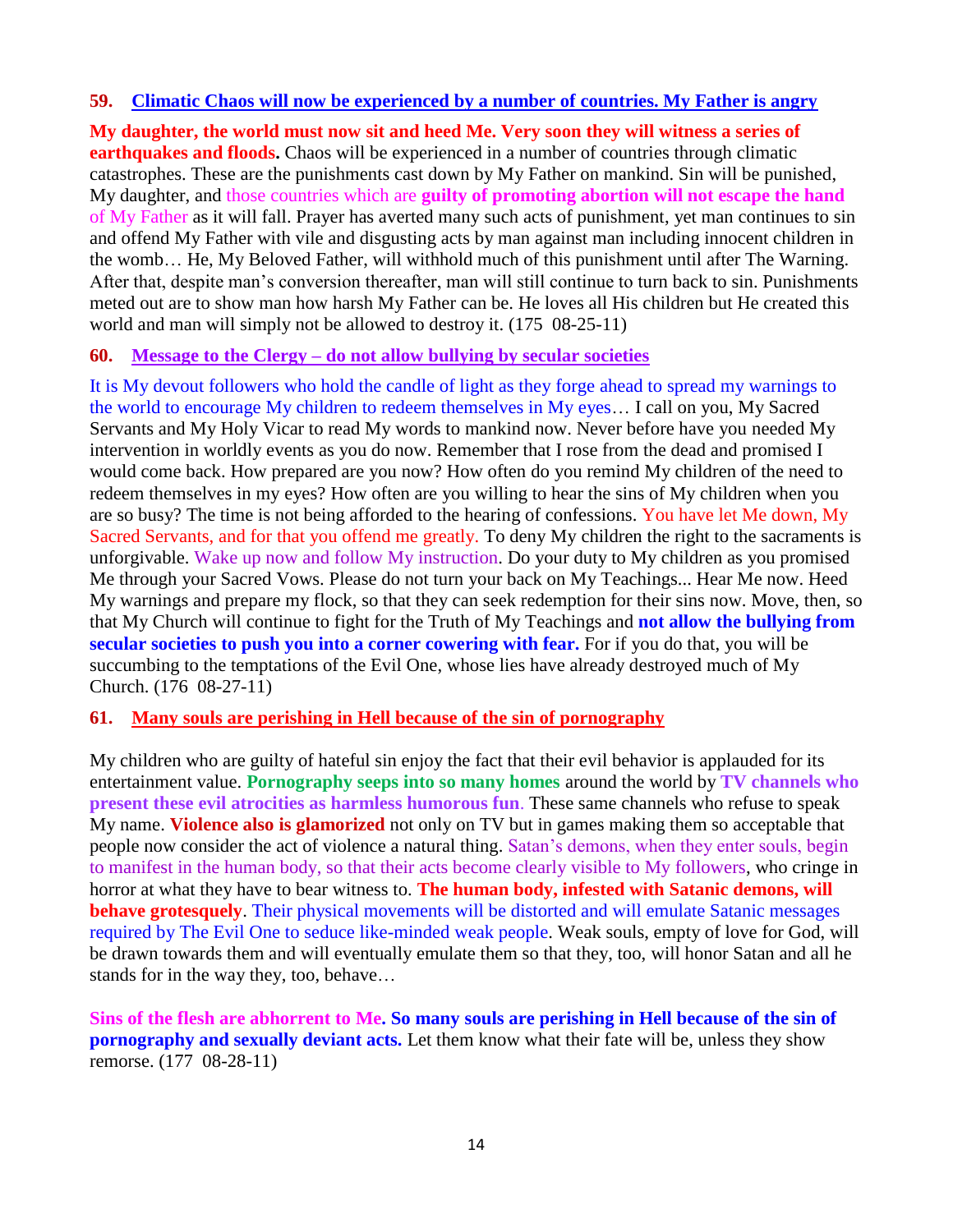## **62. [Those who proclaim My True Word through Visionaries will be ridiculed](http://www.thewarningsecondcoming.com/those-who-proclaim-my-true-word-through-visionaries-will-be-ridiculed-3/)**

My children always understand that those who proclaim My True Word through genuine visionaries will suffer ridicule just as the chosen soul, whose role it is to impart My Divine Messages to the world, does. You, My army will be no different. This will be a difficult lesson for you to absorb. Know that you will always suffer in this life when you walk with Me. Know, too, that only then will you realize that you carry My Cross. For only then will you be qualified to speak My Word. No prophet, no apostle of mine has found this road an easy one. You must pray for the strength to endure these trials, which will test your faith to extremes.  $(178 \t 08-28-11)$ 

## **63. [God The Father: 'My hand will fall with force on nations who legalize abortion'](http://www.thewarningsecondcoming.com/god-the-father-my-hand-will-fall-with-force-on-nations-who-legalise-abortion/)**

The sins of abortion will be punished when **My hand will fall with force on those nations which condone this abomination**. You will not be allowed to murder my helpless creation and should your Governments continue to pass laws, condoning this cowardly practice, you will see **My anger descend with such force that you will beg for the mercy of life**. Yet, you never stop to think of taking the life of the unborn… **My punishment on countries guilty of legalizing abortion will wipe out nations.** Your countries will divide into little pieces and fall into the ocean. Your vile clinics and hospitals where you carry out these practices will close and you, the guilty among you, will **be cast into the fires of Hell for your heinous crimes…** Heed now this, one of My most urgent warnings to the Human Race. **Take the life of My unborn and I will take yours**. **(**179 08-29-11**)**

## **64. [My army will swell to a group of over 20 million](http://www.thewarningsecondcoming.com/my-army-will-swell-to-a-group-of-over-20-million/)**

All religions, all creeds, all races and all nations will respond to the light of the Truth now. They are all so precious to My Eternal Father. He is now reaching out to every man, woman and child so they will hear His call. Satan will be unable to withstand the prayers which are recited by My followers. His grip will loosen and soon. Prayer and the faith of My followers is making him furious. Because he is powerless in his attempts to place doubts in the minds of My faithful he will switch his attention to weak sinners. These children are so confused already and destroyed by mortal sin that they will be drawn towards him. Because of the darkness of their souls they will be unable to defend themselves. Pray hard that their souls can be saved.

This is an age where My Church, although facing extraordinary obstacles brought about by sin, will now be rebuilt by My followers on earth. This will take time but when it happens, My Church will return to its former glory and will be renewed in strength. (181 08-31-11 )

#### **65. [How hard it is to climb the stairway to Paradise](http://www.thewarningsecondcoming.com/how-hard-it-is-to-climb-the-stairway-to-paradise/)**

The stairway to spiritual perfection is a very long one. Souls will take one, two and more steps backwards for every single step they take towards Me. I ask you My daughter to tell all My followers to prepare carefully for this stairway which is essential before the top step is reached. In My message of **[November 24](http://www.thewarningsecondcoming.com/stairway-to-spiritual-perfection/)th 2010** when I first told you about this stairway I explained how some people climb these steps much too quickly. But you know that would be a mistake. Be aware that it is I who guides you along the steps the entire time.

Children of mine, you must now climb every step of the spiritual stairway before you reach the top steps to the door of Paradise. Be patient. Do not be disappointed when you fall. Simply stand up again and begin climbing all the way. (182 09-3-11)

#### **66. [Loving your neighbor as yourself is much more difficult than you think](http://www.thewarningsecondcoming.com/loving-your-neighbour-as-yourself-is-much-more-difficult-than-you-think/)**

If you, My followers, **love Me, you will Love My Father**. In turn, if you are genuine in your love for My Father, you will love your brothers and sisters. You must especially show love to those who may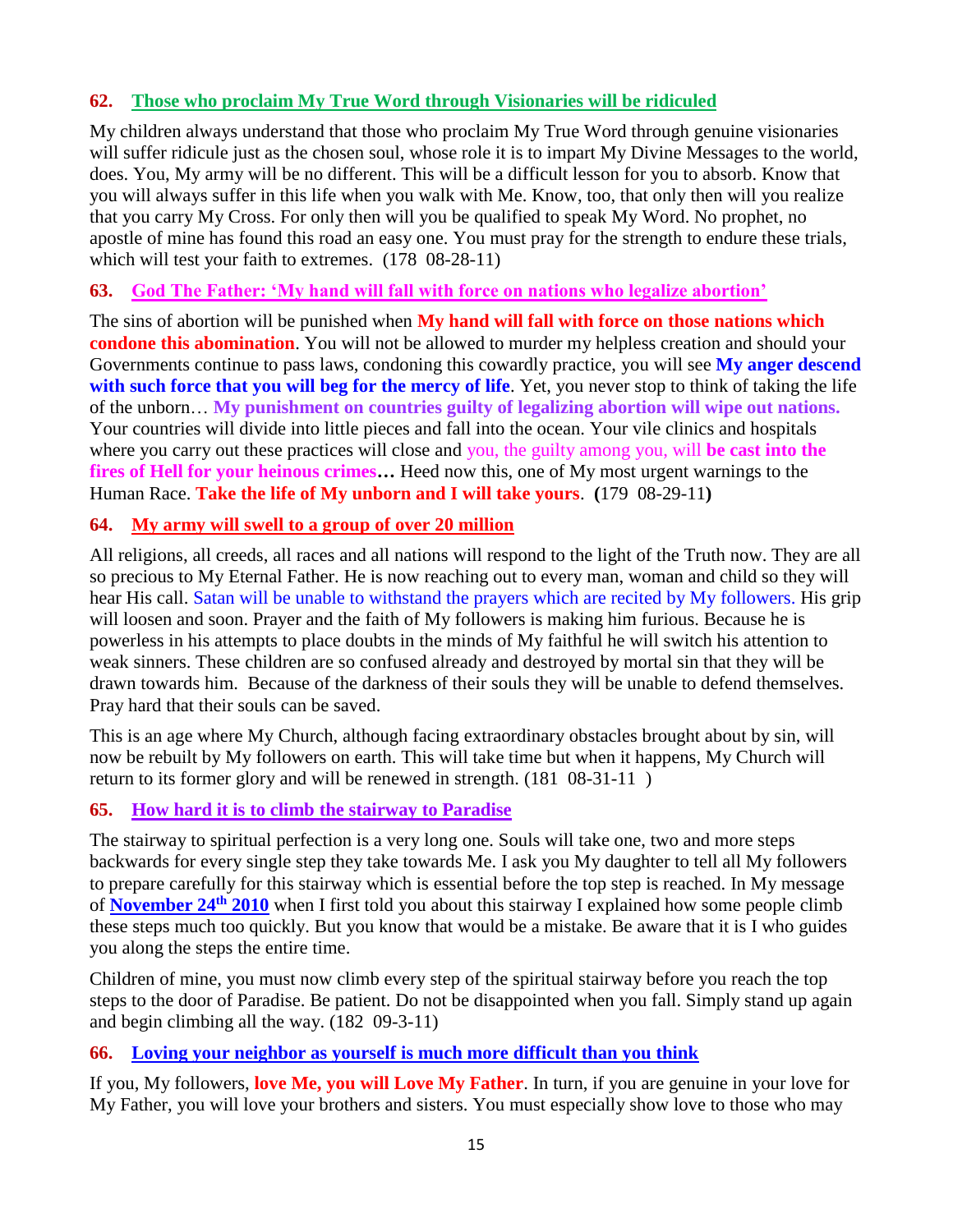offend you through their behavior. Some will insult you, mock you and damage your reputation which may hurt you and your family. They may be known to you personally or they may hurt you by their actions which can badly affect your ability to clothe and feed your families. **No matter how much people hurt you** I ask you, in My name, to follow My lead. Pray for them especially those who harm you. For when you pray for them you dilute the hatred spewed by Satan. A hatred that could spring forth thoughts of revenge … This is **one of the most difficult of all My teachings**. Love thy neighbor as yourself. It is much more difficult than you think. When you can achieve this act of great generosity you will help Me fulfill My plan to save more souls. (184 09-04-11)

#### **67. [Do not be fearful of The Warning, await it with joy](http://www.thewarningsecondcoming.com/do-not-be-fearful-of-the-warning-await-it-with-joy/)**

I will come to each of you. You will see Me and feel Me in your heart and soul. My presence will flood your souls with the purest of love and compassion so you should be joyful. At last you will see Me and your soul will be enveloped with love and excitement… For sinners and unbelievers, most of them will simply be relieved that I exist. For their witness of My Holy Presence will be the blood that is needed to flood their souls with the nourishment missing for so long. Many will suffer the torment, as I endure, when they see their sins unroll before them. Heartbroken when they see how they have offended Me, they will beg Me to forgive them… Even the most hardened sinners will fail not to be affected by this supernatural event. Children, you must ignore rumor. Ignore stories which are sensational. There is nothing to fear. The Warning must be awaited with pure joy in your hearts. (188 09-07-11)

#### **68. [No matter what your religion, there is only one God](http://www.thewarningsecondcoming.com/no-matter-what-your-religion-there-is-only-one-god/)**

Daily media feeds them with stories which show the evil present in the world with so many countries in turmoil. Then there is **the lack of spiritual food and, in its place, a diet of lies** when you are told of the wonders of worldly ambitions. All of which, should you attain such things, will disappoint. Then, as you strive towards such goals you will be anxious to reach these heights, and again, you will be disappointed.

**Remember I am your food, children.** It will only be through Me that you will find true peace, contentment, and pure love in your hearts. It is not possible to gain this kind of peace anywhere else. Turn to Me now, each of you who are suffering sorrow in your hearts. Let Me hold and comfort you. For you, My children, are My lost but precious souls. Many of you have wandered off and do not know your way back to My flock. Some of you have chosen a different flock – a flock not of Me. **Listen to My call, for when you hear My voice in your souls, you will know the truth**. I am your pathway to My Eternal Father. Remember that **many of you, who give different names to God the Almighty Father, may still be worshiping the same God- There is only one God.** The time is close now for the time when His Glory will be revealed to the world. No matter what your interpretation is, God the Father is Love. His Mercy is all embracing. Come, turn to Him now, wherever you are in the world. He is waiting for your call. (190 09-11-11)

#### **69. [Never threaten others in My Name](http://www.thewarningsecondcoming.com/never-threaten-others-in-my-name/)**

Those who call themselves My followers must be very careful as to how they spread My most Holy Word. If they fall into the trap of arrogance, self-righteousness, or when they condemn others in My name they offend Me greatly. Never threaten others of the punishments they can expect from Me. Never tell someone else that I will punish them because you feel angry with them for whatever reason. For when you do this, you will be guilty of Denying Me because you will be twisting the truth to suit your own agenda. Never feel superior to others because you are privileged with the truth … Children, I love all My children even when they err and stray. Pray for them at all times if you claim to be a true follower of Mine. By all means preach the truth. Tell them always about My deep love for My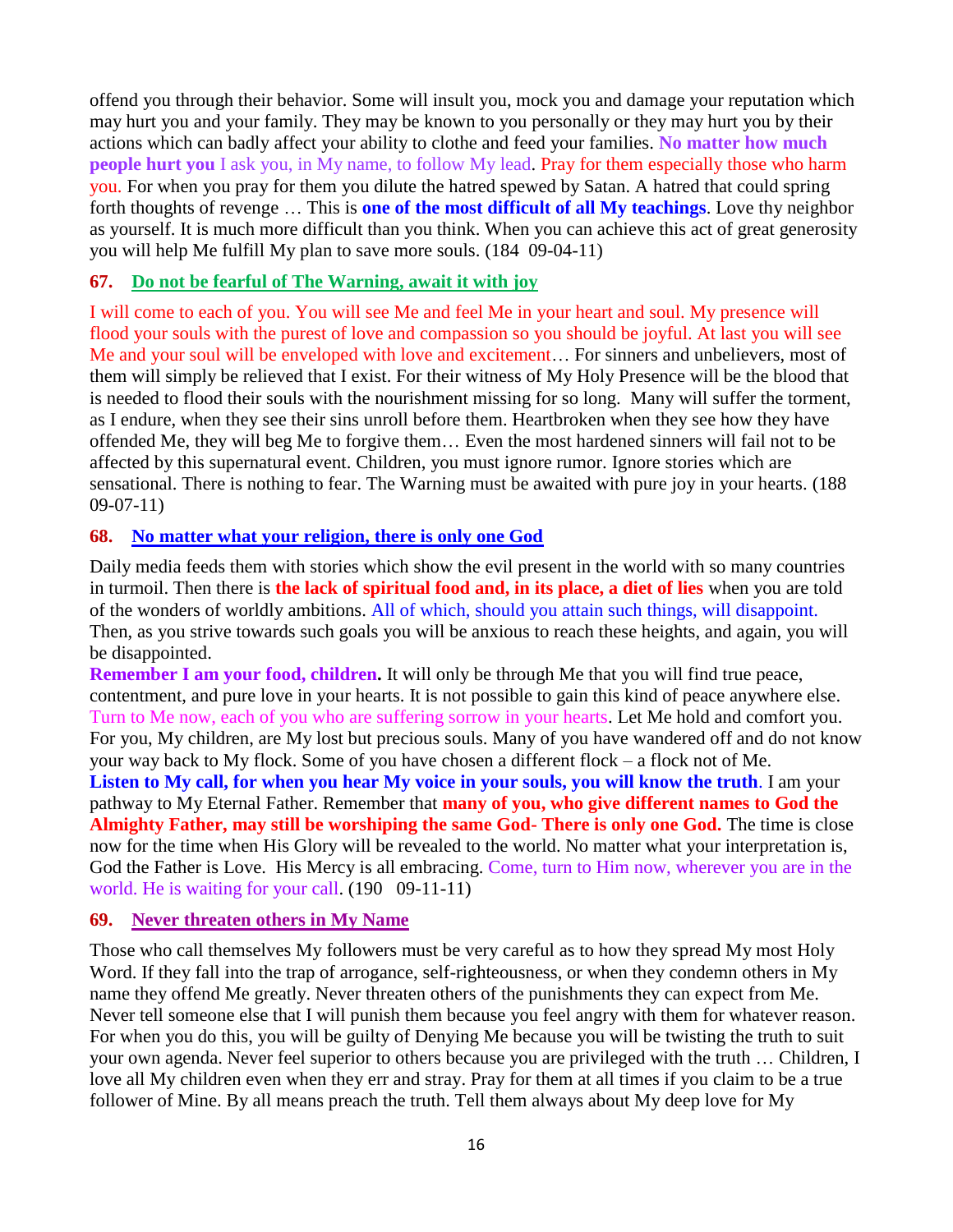children. But you must never judge them. Never tell others that their sins, or those you deem to be sins, that they will be punished by Me in a certain way because you have no right to do this. (189 09-10-11)

## **70. The Aftermath of the Great Warning**

Very soon now the world will stop and the period after The Warning will change the way man will look at the world. No more will material pleasures and excesses excite. No more will people treat, as gods, the idols they make of celebrities and wealth. No more will they be so quick to condemn or treat their neighbor cruelly.

The new world, after The Warning, will be a place where love for Me and God the Father will be revered with respect. Many leaders in countries, not of the Christian faith, will pay homage to My Father. Those in places of power who control people´s finances will repent in their droves. Many more will peel back their layers of power and share with their brothers and sisters the bread that comes from God the Father. For this bread is for all and is meant to be shared equally.

Many good things will evolve as a result of the Warning. However many souls will not be strong enough in their faith. They, sadly, will go back to their old ways. Seduced by the promises of power, wealth, control and love of self, they will reject God the Father. They will know the truth, yet, it will still not be enough for them. These poor weak sinners will be a thorn in your side, children. Without your prayers their sins will cause havoc in a world which will have been recouped during its new purification.

Prayer, My children, is so important. You must ask God the Father to accept your request to quash the persecution which is being planned by these people. Enough prayer can, and will, avert much of the horror these sinners will try to inflict on the world. So many of you are blind to the plan which is being plotted behind your backs. The signs are bring revealed consistently, but you fail to recognize them.

Under My command, I instruct you to pray not just for these fallen souls, but that the persecution of ordinary men, women, and children will be eliminated. Should these perpetrators, who will defy My Father, continue to terrorize innocent people through the new controls they will unleash on the world, they will be punished. These sinners are being given the greatest Mercy possible since My crucifixion. They need to embrace The Warning for this is the last time they will be offered the chance of redemption. Otherwise, they will face a terrible punishment. This punishment, which will be brought about by the hand of divine justice through My Eternal Father, is not desirable. While this great chastisement has been prophesied, it can be mitigated through the power of prayer. (191 09-12-11)

# **71. [Changes to be introduced in the Church which will contradict the Word of God](http://www.thewarningsecondcoming.com/changes-to-be-introduced-in-the-church-which-will-contradict-the-word-of-god/)**

The work of the **deceiver has infiltrated My church on every level.** Very soon now, slowly but surely, you will see Holy Masses being reduced. You will see the removal of special prayers and some of the **sacraments such as confession begin to diminish**… **You will be asked to show allegiance to the False Prophet very soon**. See him for what he is and judge his works in order to see if they bear fruit. For **the fruit that he and his slavish devotees will yield will be rotten to the core.** One bite will destroy your allegiance to Me. Two or more bites will drive such a wedge between you and My Sacred Heart that you will find it almost impossible to enter My Father´s Kingdom. (192 09-13-11)

# **72. Rejecting MDM messages means rejection Jesus Christ's most Holy Word**

My dearly beloved daughter, when people reject the messages you publish, they are rejecting My most Holy Word. When they challenge them and find fault with them, they criticize Me. When they look down on you, they ridicule Me. When they laugh at these messages, they crucify Me. (195 09-17-11)